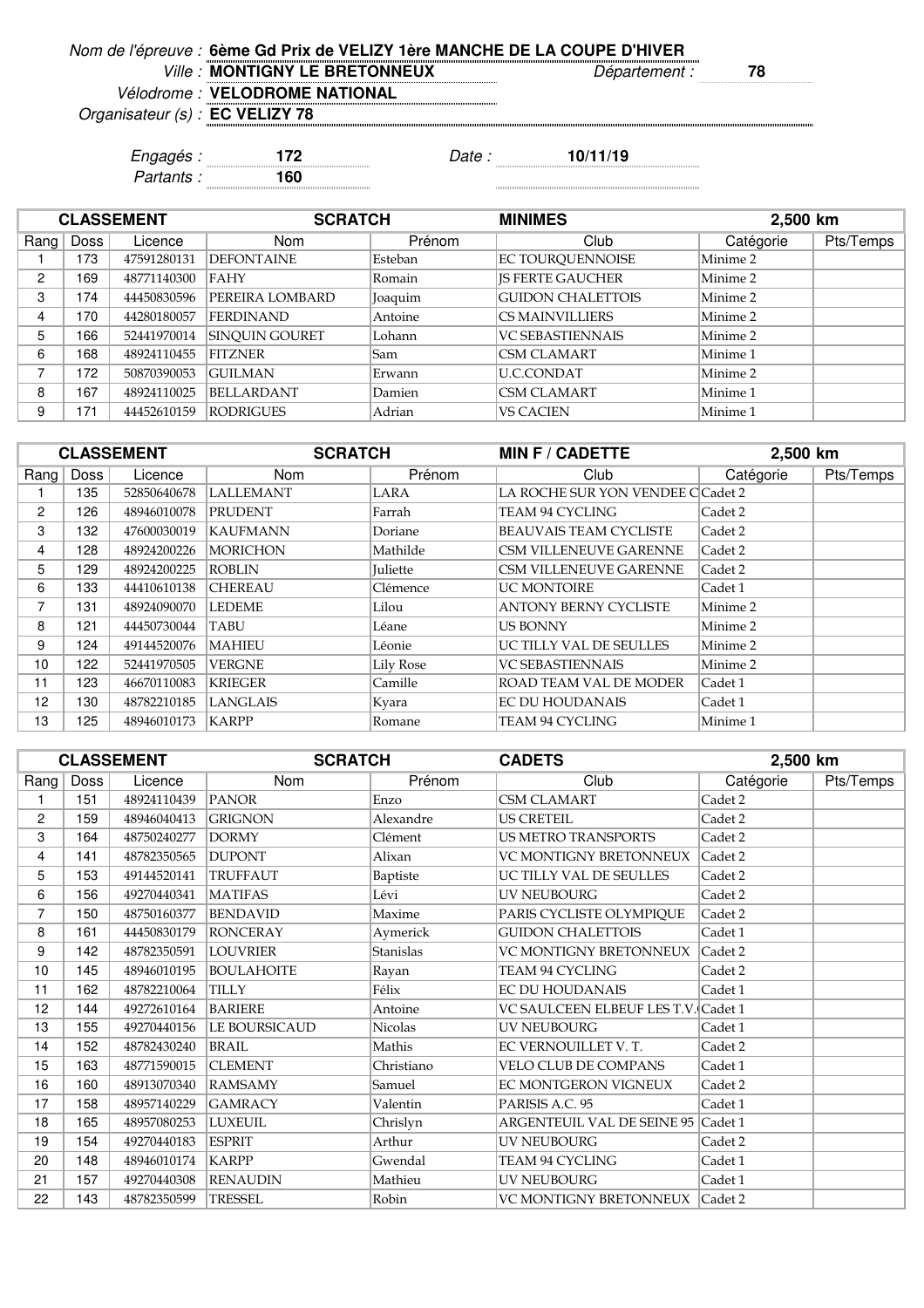|                | <b>CLASSEMENT</b> |             | <b>ELIMINATION</b>     |         | <b>MINIMES</b>           |           | km        |
|----------------|-------------------|-------------|------------------------|---------|--------------------------|-----------|-----------|
| Rang $ $       | Doss              | Licence     | <b>Nom</b>             | Prénom  | Club                     | Catégorie | Pts/Temps |
|                | 173               | 47591280131 | <b>DEFONTAINE</b>      | Esteban | <b>EC TOUROUENNOISE</b>  | Minime 2  |           |
| $\overline{c}$ | 169               | 48771140300 | <b>FAHY</b>            | Romain  | <b>IS FERTE GAUCHER</b>  | Minime 2  |           |
| 3              | 170               | 44280180057 | <b>FERDINAND</b>       | Antoine | <b>CS MAINVILLIERS</b>   | Minime 2  |           |
| 4              | 174               | 44450830596 | <b>PEREIRA LOMBARD</b> | Joaquim | <b>GUIDON CHALETTOIS</b> | Minime 2  |           |
| 5              | 166               | 52441970014 | <b>SINOUIN GOURET</b>  | Lohann  | <b>VC SEBASTIENNAIS</b>  | Minime 2  |           |
| 6              | 167               | 48924110025 | BELLARDANT             | Damien  | <b>CSM CLAMART</b>       | Minime 1  |           |
| ⇁              | 168               | 48924110455 | <b>FITZNER</b>         | Sam     | <b>CSM CLAMART</b>       | Minime 1  |           |
| 8              | 172               | 50870390053 | <b>GUILMAN</b>         | Erwann  | <b>U.C.CONDAT</b>        | Minime 2  |           |
| 9              | 171               | 44452610159 | <b>RODRIGUES</b>       | Adrian  | <b>VS CACIEN</b>         | Minime 1  |           |

|      |      | <b>CLASSEMENT</b> | <b>ELIMINATION</b> |           | <b>MIN F / CADETTE</b>            |           | km        |
|------|------|-------------------|--------------------|-----------|-----------------------------------|-----------|-----------|
| Rang | Doss | Licence           | <b>Nom</b>         | Prénom    | Club                              | Catégorie | Pts/Temps |
|      | 132  | 47600030019       | KAUFMANN           | Doriane   | <b>BEAUVAIS TEAM CYCLISTE</b>     | Cadet 2   |           |
| 2    | 126  | 48946010078       | <b>PRUDENT</b>     | Farrah    | TEAM 94 CYCLING                   | Cadet 2   |           |
| 3    | 129  | 48924200225       | <b>ROBLIN</b>      | Juliette  | <b>CSM VILLENEUVE GARENNE</b>     | Cadet 2   |           |
| 4    | 135  | 52850640678       | <b>LALLEMANT</b>   | LARA      | LA ROCHE SUR YON VENDEE C Cadet 2 |           |           |
| 5    | 128  | 48924200226       | <b>MORICHON</b>    | Mathilde  | <b>CSM VILLENEUVE GARENNE</b>     | Cadet 2   |           |
| 6    | 133  | 44410610138       | <b>CHEREAU</b>     | Clémence  | <b>UC MONTOIRE</b>                | Cadet 1   |           |
| ⇁    | 121  | 44450730044       | TABU               | Léane     | <b>US BONNY</b>                   | Minime 2  |           |
| 8    | 123  | 46670110083       | <b>KRIEGER</b>     | Camille   | <b>ROAD TEAM VAL DE MODER</b>     | Cadet 1   |           |
| 9    | 131  | 48924090070       | <b>LEDEME</b>      | Lilou     | <b>ANTONY BERNY CYCLISTE</b>      | Minime 2  |           |
| 10   | 130  | 48782210185       | <b>LANGLAIS</b>    | Kyara     | <b>EC DU HOUDANAIS</b>            | Cadet 1   |           |
| 11   | 122  | 52441970505       | <b>VERGNE</b>      | Lily Rose | <b>VC SEBASTIENNAIS</b>           | Minime 2  |           |
| 12   | 124  | 49144520076       | <b>MAHIEU</b>      | Léonie    | UC TILLY VAL DE SEULLES           | Minime 2  |           |
| 13   | 125  | 48946010173       | <b>KARPP</b>       | Romane    | TEAM 94 CYCLING                   | Minime 1  |           |

|                |             | <b>CLASSEMENT</b> | <b>ELIMINATION</b> |                | <b>CADETS</b>                       |           | km        |
|----------------|-------------|-------------------|--------------------|----------------|-------------------------------------|-----------|-----------|
| Rang           | <b>Doss</b> | Licence           | Nom                | Prénom         | Club                                | Catégorie | Pts/Temps |
|                | 159         | 48946040413       | <b>GRIGNON</b>     | Alexandre      | <b>US CRETEIL</b>                   | Cadet 2   |           |
| 2              | 145         | 48946010195       | <b>BOULAHOITE</b>  | Rayan          | TEAM 94 CYCLING                     | Cadet 2   |           |
| 3              | 151         | 48924110439       | PANOR              | Enzo           | <b>CSM CLAMART</b>                  | Cadet 2   |           |
| 4              | 142         | 48782350591       | <b>LOUVRIER</b>    | Stanislas      | VC MONTIGNY BRETONNEUX              | Cadet 2   |           |
| 5              | 153         | 49144520141       | <b>TRUFFAUT</b>    | Baptiste       | UC TILLY VAL DE SEULLES             | Cadet 2   |           |
| 6              | 150         | 48750160377       | <b>BENDAVID</b>    | Maxime         | PARIS CYCLISTE OLYMPIQUE            | Cadet 2   |           |
| $\overline{7}$ | 141         | 48782350565       | <b>DUPONT</b>      | Alixan         | VC MONTIGNY BRETONNEUX              | Cadet 2   |           |
| 8              | 164         | 48750240277       | <b>DORMY</b>       | Clément        | <b>US METRO TRANSPORTS</b>          | Cadet 2   |           |
| 9              | 161         | 44450830179       | <b>RONCERAY</b>    | Aymerick       | <b>GUIDON CHALETTOIS</b>            | Cadet 1   |           |
| 10             | 163         | 48771590015       | <b>CLEMENT</b>     | Christiano     | <b>VELO CLUB DE COMPANS</b>         | Cadet 1   |           |
| 11             | 148         | 48946010174       | <b>KARPP</b>       | Gwendal        | TEAM 94 CYCLING                     | Cadet 1   |           |
| 12             | 156         | 49270440341       | <b>MATIFAS</b>     | Lévi           | <b>UV NEUBOURG</b>                  | Cadet 2   |           |
| 13             | 152         | 48782430240       | <b>BRAIL</b>       | Mathis         | EC VERNOUILLET V. T.                | Cadet 2   |           |
| 14             | 162         | 48782210064       | <b>TILLY</b>       | Félix          | <b>EC DU HOUDANAIS</b>              | Cadet 1   |           |
| 15             | 157         | 49270440308       | <b>RENAUDIN</b>    | Mathieu        | <b>UV NEUBOURG</b>                  | Cadet 1   |           |
| 16             | 160         | 48913070340       | <b>RAMSAMY</b>     | Samuel         | EC MONTGERON VIGNEUX                | Cadet 2   |           |
| 17             | 165         | 48957080253       | <b>LUXEUIL</b>     | Chrislyn       | <b>ARGENTEUIL VAL DE SEINE 95</b>   | Cadet 1   |           |
| 18             | 158         | 48957140229       | <b>GAMRACY</b>     | Valentin       | PARISIS A.C. 95                     | Cadet 1   |           |
| 19             | 154         | 49270440183       | <b>ESPRIT</b>      | Arthur         | <b>UV NEUBOURG</b>                  | Cadet 2   |           |
| 20             | 155         | 49270440156       | LE BOURSICAUD      | <b>Nicolas</b> | <b>UV NEUBOURG</b>                  | Cadet 1   |           |
| 21             | 144         | 49272610164       | <b>BARIERE</b>     | Antoine        | VC SAULCEEN ELBEUF LES T.V. Cadet 1 |           |           |
| 22             | 143         | 48782350599       | <b>TRESSEL</b>     | Robin          | VC MONTIGNY BRETONNEUX Cadet 2      |           |           |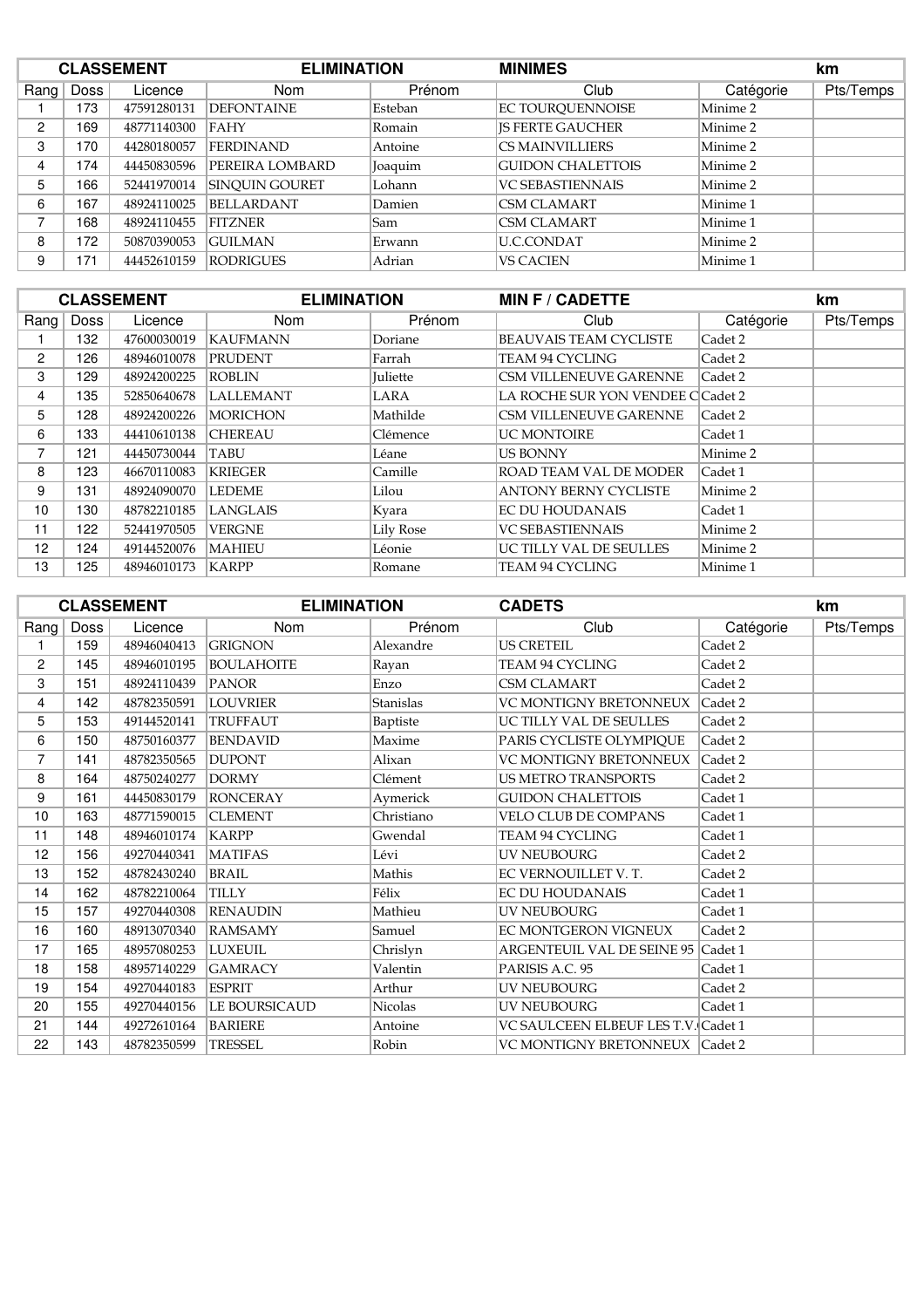| <b>CLASSEMENT</b> |      | <b>SCRATCH 1SERIE</b> |                 | <b>DEPTX</b> |                                     | 7,500 km       |           |
|-------------------|------|-----------------------|-----------------|--------------|-------------------------------------|----------------|-----------|
| Rang              | Doss | Licence               | Nom             | Prénom       | Club                                | Catégorie      | Pts/Temps |
|                   | 72   | 47020690046           | <b>TANJON</b>   | Bruno        | EC VALLEE DE L`AISNE                | D1             |           |
| 2                 | 68   | 48913110181           | <b>LAUR</b>     | Christophe   | <b>VC ETAMPES</b>                   | D1 Open        |           |
| 3                 | 73   | 48782120143           | <b>COSTE</b>    | Frederic     | TEAM CHATOU CYCLISME                | D2             |           |
| 4                 | 64   | 48935330010           | <b>LIGER</b>    | Laurent      | <b>ES STAINS-CYCLISME</b>           | D <sub>1</sub> |           |
| 5                 | 56   | 52441970081           | <b>CURY</b>     | Guillaume    | <b>VC SEBASTIENNAIS</b>             | D <sub>1</sub> |           |
| 6                 | 55   | 48782490002           | <b>LEBEAU</b>   | Thierry      | A.S. SAPEURS POMPIERS YVELIID1 Open |                |           |
| 7                 | 81   | 50330960010           | <b>NICCOLAI</b> | Richard      | <b>SA MERIGNAC</b>                  | D <sub>3</sub> |           |
| 8                 | 54   | 48782160065           | RIET            | Jean Claude  | <b>EC VELIZY 78</b>                 | D2             |           |
| 9                 | 80   | 48946270132           | <b>LAVIE</b>    | Clément      | <b>AV THIAIS</b>                    | D <sub>1</sub> |           |
| 10                | 77   | 51090900035           | <b>VIGNAUX</b>  | Matthieu     | <b>GUIDON FUXEEN</b>                | D2             |           |
| 11                | 66   | 48935330190           | PINON           | Cédric       | <b>ES STAINS-CYCLISME</b>           | D <sub>3</sub> |           |
| 12                | 76   | 48924200211           | <b>MOYNET</b>   | Christophe   | <b>CSM VILLENEUVE GARENNE</b>       | D <sub>4</sub> |           |

| <b>CLASSEMENT</b> |      |             | <b>SCRATCH 2 SERIE</b> |                    | <b>DEPTX</b>                  | 7,500 km            |           |
|-------------------|------|-------------|------------------------|--------------------|-------------------------------|---------------------|-----------|
| Rang              | Doss | Licence     | <b>Nom</b>             | Prénom             | Club                          | Catégorie           | Pts/Temps |
|                   | 78   | 51090900067 | <b>VIGNAUX</b>         | Ylan               | <b>GUIDON FUXEEN</b>          | D <sub>2</sub> Open |           |
| $\overline{2}$    | 57   | 52441970495 | <b>FORLER</b>          | Thierry            | <b>VC SEBASTIENNAIS</b>       | D2                  |           |
| 3                 | 59   | 48750160064 | <b>MARTIGNOLE</b>      | Eric               | PARIS CYCLISTE OLYMPIOUE      | D <sub>1</sub>      |           |
| 4                 | 89   | 48788000169 | DAVID                  | Laurent            |                               | D <sub>3</sub>      |           |
| 5                 | 63   | 48782350712 | <b>VENTURI</b>         | Gilles             | <b>VC MONTIGNY BRETONNEUX</b> | D1 Open             |           |
| 6                 | 67   | 48935330099 | <b>SIGER</b>           | <b>Jean Pierre</b> | <b>ES STAINS-CYCLISME</b>     | D1 Open             |           |
| 7                 | 61   | 48782350589 | RAT                    | Laurent            | VC MONTIGNY BRETONNEUX        | D2                  |           |
| 8                 | 65   | 48935330203 | <b>MUSELET</b>         | Julien             | <b>ES STAINS-CYCLISME</b>     | D <sub>1</sub>      |           |
| 9                 | 86   | 48957100157 | <b>AUTHOUART</b>       | Frédéric           | <b>AC VAL D`OISE</b>          | D2                  |           |
| 10                | 52   | 48782160041 | <b>LECOO</b>           | Grégory            | EC VELIZY 78                  | D2                  |           |
| 11                | 69   | 48913110200 | <b>SALOU</b>           | Cedrick            | <b>VC ETAMPES</b>             | D1 Open             |           |
| 12                | 87   | 48935190025 | <b>GUINEBERT</b>       | <b>Jean Pierre</b> | <b>SE PAVILLONNAIS</b>        | D4                  |           |

|      |      | <b>CLASSEMENT</b> | <b>COURSE AUX POINTS</b> |               | <b>MINIMES</b><br>7,500 km |           |       |
|------|------|-------------------|--------------------------|---------------|----------------------------|-----------|-------|
| Rang | Doss | Licence           | Nom                      | Prénom        | Club                       | Catégorie | Pts   |
|      | 173  | 47591280131       | <b>DEFONTAINE</b>        | Esteban       | EC TOURQUENNOISE           | Minime 2  | 20    |
| 2    | 174  | 44450830596       | PEREIRA LOMBARD          | Joaquim       | <b>GUIDON CHALETTOIS</b>   | Minime 2  | 10    |
| 3    | 169  | 48771140300       | <b>FAHY</b>              | Romain        | <b>IS FERTE GAUCHER</b>    | Minime 2  | 8     |
| 4    | 170  | 44280180057       | <b>FERDINAND</b>         | Antoine       | <b>CS MAINVILLIERS</b>     | Minime 2  | 4     |
| 5    | 166  | 52441970014       | <b>SINOUIN GOURET</b>    | Lohann        | <b>VC SEBASTIENNAIS</b>    | Minime 2  |       |
| 6    | 168  | 48924110455       | <b>FITZNER</b>           | Sam           | <b>CSM CLAMART</b>         | Minime 1  |       |
| ⇁    | 172  | 50870390053       | <b>GUILMAN</b>           | <b>Erwann</b> | U.C.CONDAT                 | Minime 2  | $-18$ |
| 8    | 167  | 48924110025       | <b>BELLARDANT</b>        | Damien        | <b>CSM CLAMART</b>         | Minime 1  | $-20$ |
| 9    | 171  | 44452610159       | RODRIGUES                | Adrian        | <b>VS CACIEN</b>           | Minime 1  | $-20$ |

|                |             | <b>CLASSEMENT</b> | <b>COURSE AUX POINTS</b> |                  | <b>MIN F / CADETTE</b>            | 7,500 km  |            |  |
|----------------|-------------|-------------------|--------------------------|------------------|-----------------------------------|-----------|------------|--|
| Rang           | <b>Doss</b> | Licence           | <b>Nom</b>               | Prénom           | Club                              | Catégorie | <b>Pts</b> |  |
|                | 126         | 48946010078       | <b>PRUDENT</b>           | Farrah           | <b>TEAM 94 CYCLING</b>            | Cadet 2   | 11         |  |
| $\overline{2}$ | 121         | 44450730044       | <b>TABU</b>              | Léane            | <b>US BONNY</b>                   | Minime 2  | 10         |  |
| 3              | 129         | 48924200225       | <b>ROBLIN</b>            | <b>Juliette</b>  | <b>CSM VILLENEUVE GARENNE</b>     | Cadet 2   | 9          |  |
| 4              | 135         | 52850640678       | <b>LALLEMANT</b>         | LARA             | LA ROCHE SUR YON VENDEE C Cadet 2 |           | 9          |  |
| 5.             | 128         | 48924200226       | <b>MORICHON</b>          | Mathilde         | <b>CSM VILLENEUVE GARENNE</b>     | Cadet 2   | 3          |  |
| 6              | 132         | 47600030019       | <b>KAUFMANN</b>          | Doriane          | BEAUVAIS TEAM CYCLISTE            | Cadet 2   |            |  |
| 7              | 133         | 44410610138       | <b>CHEREAU</b>           | Clémence         | UC MONTOIRE                       | Cadet 1   |            |  |
| 8              | 131         | 48924090070       | LEDEME.                  | Lilou            | <b>ANTONY BERNY CYCLISTE</b>      | Minime 2  |            |  |
| 9              | 122         | 52441970505       | <b>VERGNE</b>            | <b>Lily Rose</b> | <b>VC SEBASTIENNAIS</b>           | Minime 2  |            |  |
| 10             | 124         | 49144520076       | <b>MAHIEU</b>            | Léonie           | UC TILLY VAL DE SEULLES           | Minime 2  |            |  |
| 11             | 130         | 48782210185       | <b>LANGLAIS</b>          | Kyara            | <b>EC DU HOUDANAIS</b>            | Cadet 1   | $-20$      |  |
| 12             | 123         | 46670110083       | <b>KRIEGER</b>           | Camille          | <b>ROAD TEAM VAL DE MODER</b>     | Cadet 1   | $-20$      |  |
| 13             | 125         | 48946010173       | KARPP                    | Romane           | TEAM 94 CYCLING                   | Minime 1  | $-20$      |  |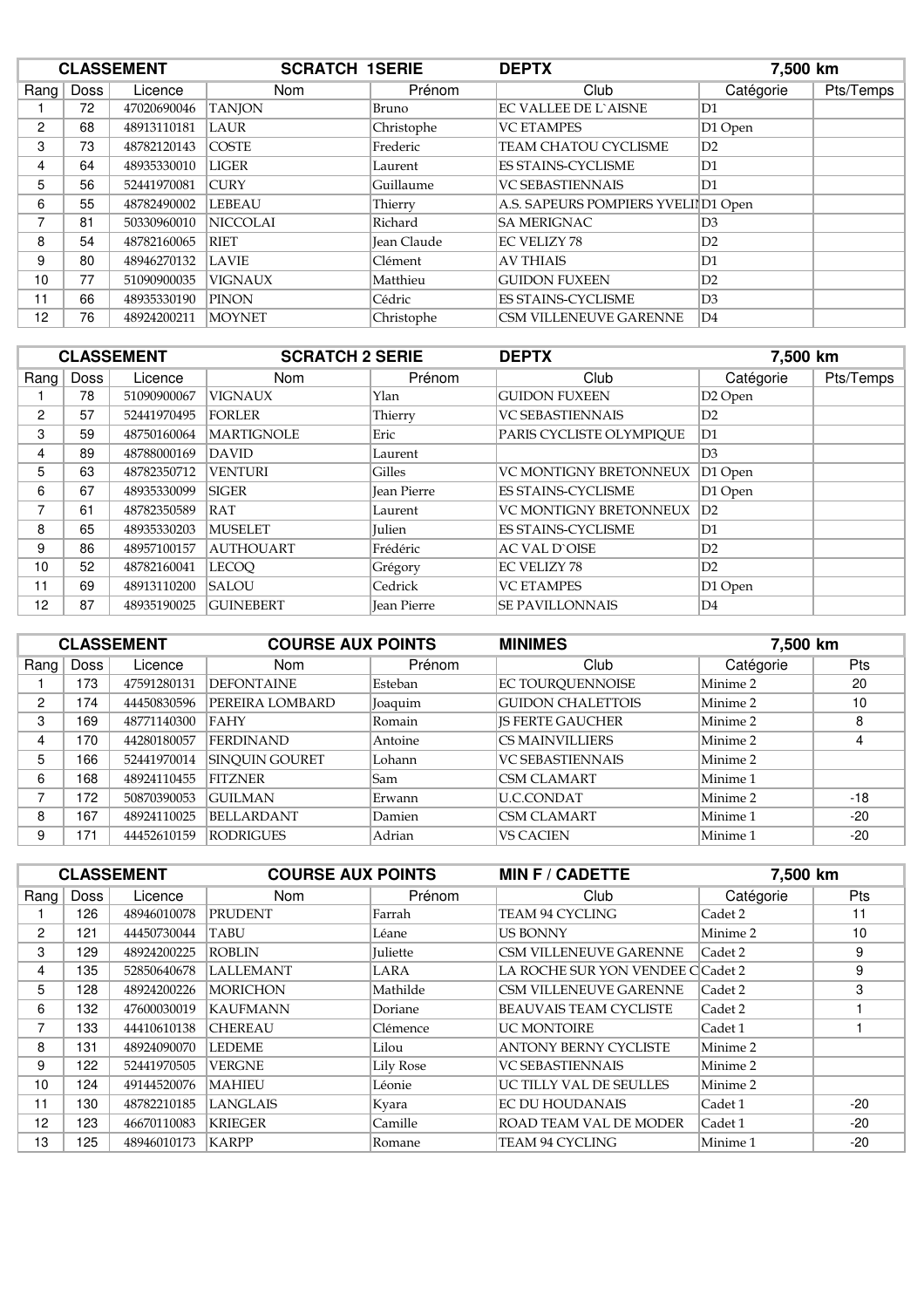|      |      | <b>CLASSEMENT</b> | <b>ELIMINATION</b> |                 | <b>DEPTX 25 à 36</b>             |                | km        |
|------|------|-------------------|--------------------|-----------------|----------------------------------|----------------|-----------|
| Rang | Doss | Licence           | <b>Nom</b>         | Prénom          | Club                             | Catégorie      | Pts/Temps |
| 25   | 53   | 48782160102       | <b>MICHAELI</b>    | Andre           | <b>EC VELIZY 78</b>              | D <sub>3</sub> |           |
| 26   | 71   | 48957400001       | <b>ROUSSEL</b>     | Laurent         | TEAM BIKE CYCLISTE SAINT PR D1   |                |           |
| 27   | 75   | 48924200108       | <b>DA CRUZ</b>     | Aderito         | CSM VILLENEUVE GARENNE           | D2             |           |
| 28   | 60   | 48782350590       | <b>MENDES</b>      | Dominique       | <b>VC MONTIGNY BRETONNEUX</b>    | D2             |           |
| 29   | 74   | 48782280162       | <b>HEROIN</b>      | Cédric          | US MAULE CYCLISME                | D <sub>3</sub> |           |
| 30   | 85   | 52492510076       | <b>LE MAO</b>      | François xavier | ANGERS METROPOLE CYCLISM D2 Open |                |           |
| 31   | 49   | 48782160099       | <b>ADRIEN</b>      | Iean Paul       | <b>EC VELIZY 78</b>              | D <sub>3</sub> |           |
| 32   | 70   | 48913070088       | <b>GREGOIRE</b>    | Jean Claude     | EC MONTGERON VIGNEUX             | D <sub>3</sub> |           |
| 33   | 58   | 48750160418       | <b>DE SANCTIS</b>  | Luciano         | PARIS CYCLISTE OLYMPIOUE         | D <sub>3</sub> |           |
| 34   | 84   | 48957130060       | <b>BLAZUTTI</b>    | Dominique       | A. SOISY ENGHIEN LA BARRE        | D <sub>3</sub> |           |
| 35   | 62   | 48782350066       | <b>ROCHEFORT</b>   | Michel          | <b>VC MONTIGNY BRETONNEUX</b>    | D2             |           |
| 36   | 51   | 48782160037       | <b>BONNEAU</b>     | Eric            | <b>EC VELIZY 78</b>              | D2             |           |

|                |             | <b>CLASSEMENT</b> | <b>COURSE AUX POINTS</b> |                | <b>CADETS</b>                 | 10,000 km |                |
|----------------|-------------|-------------------|--------------------------|----------------|-------------------------------|-----------|----------------|
| Rang           | <b>Doss</b> | Licence           | Nom                      | Prénom         | Club                          | Catégorie | Pts            |
| 1              | 145         | 48946010195       | <b>BOULAHOITE</b>        | Rayan          | <b>TEAM 94 CYCLING</b>        | Cadet 2   | 10             |
| $\overline{2}$ | 159         | 48946040413       | <b>GRIGNON</b>           | Alexandre      | <b>US CRETEIL</b>             | Cadet 2   | 8              |
| 3              | 155         | 49270440156       | <b>LE BOURSICAUD</b>     | <b>Nicolas</b> | <b>UV NEUBOURG</b>            | Cadet 1   | 6              |
| 4              | 153         | 49144520141       | <b>TRUFFAUT</b>          | Baptiste       | UC TILLY VAL DE SEULLES       | Cadet 2   | 6              |
| 5              | 162         | 48782210064       | <b>TILLY</b>             | Félix          | <b>EC DU HOUDANAIS</b>        | Cadet 1   | 4              |
| 6              | 142         | 48782350591       | <b>LOUVRIER</b>          | Stanislas      | <b>VC MONTIGNY BRETONNEUX</b> | Cadet 2   | 3              |
| $\overline{7}$ | 151         | 48924110439       | <b>PANOR</b>             | Enzo           | <b>CSM CLAMART</b>            | Cadet 2   | 3              |
| 8              | 164         | 48750240277       | <b>DORMY</b>             | Clément        | <b>US METRO TRANSPORTS</b>    | Cadet 2   | $\overline{2}$ |
| 9              | 163         | 48771590015       | <b>CLEMENT</b>           | Christiano     | <b>VELO CLUB DE COMPANS</b>   | Cadet 1   | $\overline{2}$ |
| 10             | 141         | 48782350565       | <b>DUPONT</b>            | Alixan         | <b>VC MONTIGNY BRETONNEUX</b> | Cadet 2   | 1              |
| 11             | 152         | 48782430240       | <b>BRAIL</b>             | Mathis         | EC VERNOUILLET V.T.           | Cadet 2   | $-15$          |
| 12             | 154         | 49270440183       | <b>ESPRIT</b>            | Arthur         | <b>UV NEUBOURG</b>            | Cadet 2   | $-17$          |
| 13             | 158         | 48957140229       | <b>GAMRACY</b>           | Valentin       | PARISIS A.C. 95               | Cadet 1   | $-18$          |
|                |             | <b>CLASSEMENT</b> | <b>OMNIUM</b>            |                | <b>MINIMES</b>                |           | km             |
| Rang           | Doss        | Licence           | Nom                      | Prénom         | Club                          | Catégorie | Pts            |
| 1              | 173         | 47591280131       | <b>DEFONTAINE</b>        | Esteban        | EC TOURQUENNOISE              | Minime 2  | 100            |
| 2              | 169         | 48771140300       | FAHY                     | Romain         | <b>JS FERTE GAUCHER</b>       | Minime 2  | 84             |
| 3              | 174         | 44450830596       | PEREIRA LOMBARD          | Joaquim        | <b>GUIDON CHALETTOIS</b>      | Minime 2  | 80             |
| 4              | 170         | 44280180057       | <b>FERDINAND</b>         | Antoine        | <b>CS MAINVILLIERS</b>        | Minime 2  | 74             |
| 5              | 166         | 52441970014       | <b>SINOUIN GOURET</b>    | Lohann         | <b>VC SEBASTIENNAIS</b>       | Minime 2  | 64             |
| 6              | 168         | 48924110455       | <b>FITZNER</b>           | Sam            | <b>CSM CLAMART</b>            | Minime 1  | 58             |
| 7              | 172         | 50870390053       | <b>GUILMAN</b>           | Erwann         | <b>U.C.CONDAT</b>             | Minime 2  | 36             |
| 8              | 167         | 48924110025       | <b>BELLARDANT</b>        | Damien         | <b>CSM CLAMART</b>            | Minime 1  | 36             |
| 9              | 171         | 44452610159       | <b>RODRIGUES</b>         | Adrian         | <b>VS CACIEN</b>              | Minime 1  | 5              |

|                | <b>CLASSEMENT</b> |             |                 | <b>OMNIUM</b>   | <b>MIN F / CADETTE</b>            |           | km         |
|----------------|-------------------|-------------|-----------------|-----------------|-----------------------------------|-----------|------------|
| Rang           | Doss              | Licence     | Nom             | Prénom          | Club                              | Catégorie | <b>Pts</b> |
|                | 126               | 48946010078 | PRUDENT         | Farrah          | TEAM 94 CYCLING                   | Cadet 2   | 87         |
| $\overline{2}$ | 135               | 52850640678 | LALLEMANT       | LARA            | LA ROCHE SUR YON VENDEE C Cadet 2 |           | 83         |
| 3              | 129               | 48924200225 | <b>ROBLIN</b>   | <b>Juliette</b> | <b>CSM VILLENEUVE GARENNE</b>     | Cadet 2   | 77         |
| 4              | 132               | 47600030019 | <b>KAUFMANN</b> | Doriane         | BEAUVAIS TEAM CYCLISTE            | Cadet 2   | 77         |
| 5.             | 128               | 48924200226 | <b>MORICHON</b> | Mathilde        | <b>CSM VILLENEUVE GARENNE</b>     | Cadet 2   | 69         |
| 6              | 121               | 44450730044 | TABU            | Léane           | US BONNY                          | Minime 2  | 64         |
| 7              | 133               | 44410610138 | <b>CHEREAU</b>  | Clémence        | <b>UC MONTOIRE</b>                | Cadet 1   | 61         |
| 8              | 131               | 48924090070 | LEDEME          | Lilou           | <b>ANTONY BERNY CYCLISTE</b>      | Minime 2  | 52         |
| 9              | 122               | 52441970505 | <b>VERGNE</b>   | Lily Rose       | <b>VC SEBASTIENNAIS</b>           | Minime 2  | 42         |
| 10             | 124               | 49144520076 | <b>MAHIEU</b>   | Léonie          | UC TILLY VAL DE SEULLES           | Minime 2  | 42         |
| 11             | 125               | 48946010173 | KARPP           | Romane          | TEAM 94 CYCLING                   | Minime 1  | 32         |
| 12             | 123               | 46670110083 | <b>KRIEGER</b>  | Camille         | <b>ROAD TEAM VAL DE MODER</b>     | Cadet 1   | 26         |
| 13             | 130               | 48782210185 | LANGLAIS        | Kyara           | <b>EC DU HOUDANAIS</b>            | Cadet 1   | 20         |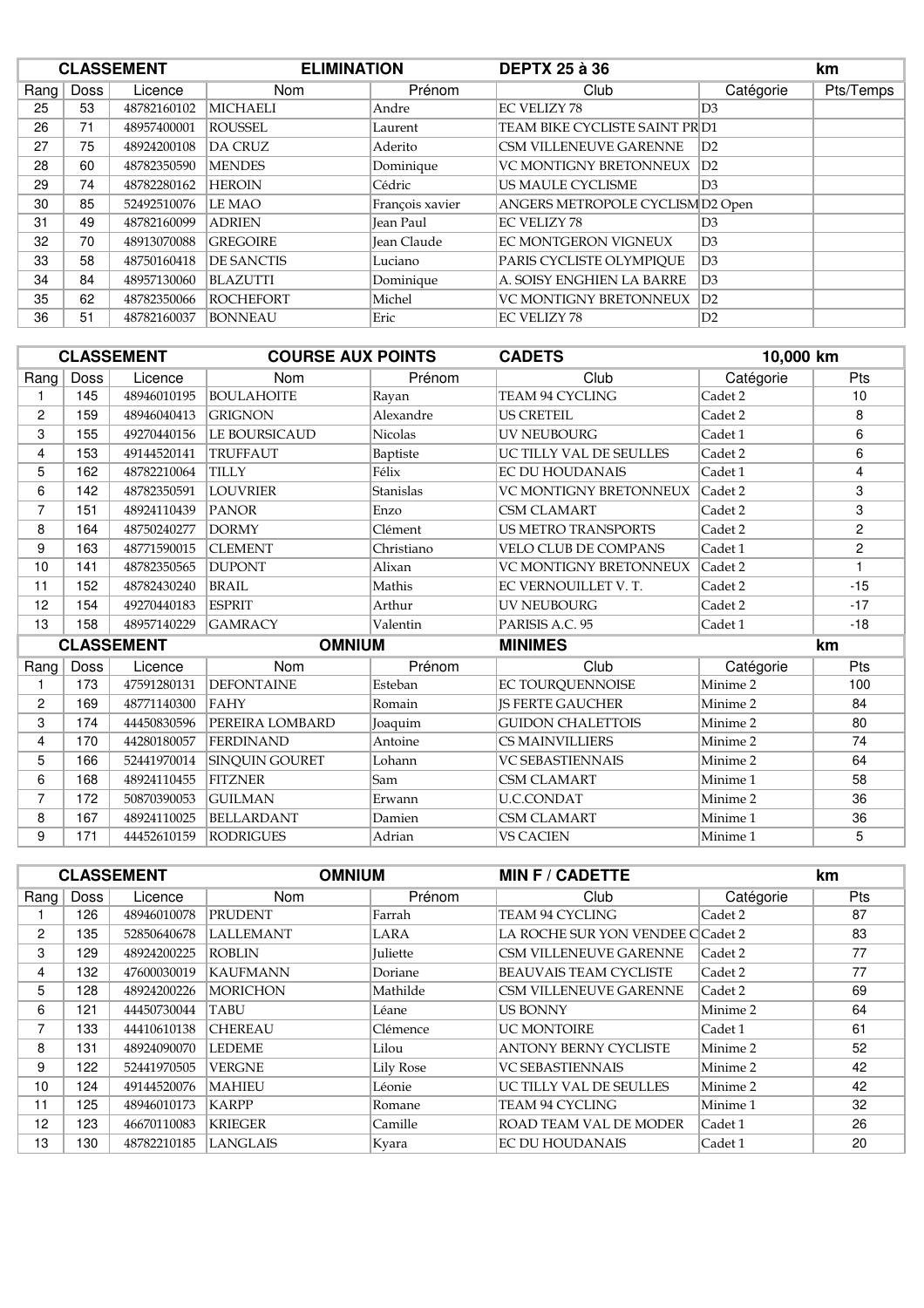|                |      | <b>CLASSEMENT</b> | <b>OMNIUM</b>     |            | <b>CADETS</b>                       |           | km             |
|----------------|------|-------------------|-------------------|------------|-------------------------------------|-----------|----------------|
| Rang           | Doss | Licence           | <b>Nom</b>        | Prénom     | Club                                | Catégorie | Pts            |
|                | 159  | 48946040413       | <b>GRIGNON</b>    | Alexandre  | <b>US CRETEIL</b>                   | Cadet 2   | 86             |
| 2              | 151  | 48924110439       | <b>PANOR</b>      | Enzo       | <b>CSM CLAMART</b>                  | Cadet 2   | 79             |
| 3              | 145  | 48946010195       | <b>BOULAHOITE</b> | Rayan      | TEAM 94 CYCLING                     | Cadet 2   | 70             |
| 4              | 153  | 49144520141       | <b>TRUFFAUT</b>   | Baptiste   | UC TILLY VAL DE SEULLES             | Cadet 2   | 70             |
| 5              | 164  | 48750240277       | <b>DORMY</b>      | Clément    | <b>US METRO TRANSPORTS</b>          | Cadet 2   | 64             |
| 6              | 141  | 48782350565       | <b>DUPONT</b>     | Alixan     | VC MONTIGNY BRETONNEUX              | Cadet 2   | 63             |
| $\overline{7}$ | 142  | 48782350591       | <b>LOUVRIER</b>   | Stanislas  | VC MONTIGNY BRETONNEUX              | Cadet 2   | 61             |
| 8              | 150  | 48750160377       | <b>BENDAVID</b>   | Maxime     | PARIS CYCLISTE OLYMPIQUE            | Cadet 2   | 58             |
| 9              | 152  | 48782430240       | <b>BRAIL</b>      | Mathis     | EC VERNOUILLET V. T.                | Cadet 2   | 55             |
| 10             | 156  | 49270440341       | <b>MATIFAS</b>    | Lévi       | <b>UV NEUBOURG</b>                  | Cadet 2   | 48             |
| 11             | 162  | 48782210064       | <b>TILLY</b>      | Félix      | <b>EC DU HOUDANAIS</b>              | Cadet 1   | 38             |
| 12             | 163  | 48771590015       | <b>CLEMENT</b>    | Christiano | <b>VELO CLUB DE COMPANS</b>         | Cadet 1   | 36             |
| 13             | 161  | 44450830179       | <b>RONCERAY</b>   | Aymerick   | <b>GUIDON CHALETTOIS</b>            | Cadet 1   | 30             |
| 14             | 148  | 48946010174       | <b>KARPP</b>      | Gwendal    | TEAM 94 CYCLING                     | Cadet 1   | 26             |
| 15             | 155  | 49270440156       | LE BOURSICAUD     | Nicolas    | <b>UV NEUBOURG</b>                  | Cadet 1   | 24             |
| 16             | 160  | 48913070340       | <b>RAMSAMY</b>    | Samuel     | EC MONTGERON VIGNEUX                | Cadet 2   | 20             |
| 17             | 144  | 49272610164       | <b>BARIERE</b>    | Antoine    | VC SAULCEEN ELBEUF LES T.V. Cadet 1 |           | 19             |
| 18             | 165  | 48957080253       | <b>LUXEUIL</b>    | Chrislyn   | ARGENTEUIL VAL DE SEINE 95 Cadet 1  |           | 16             |
| 19             | 143  | 48782350599       | <b>TRESSEL</b>    | Robin      | VC MONTIGNY BRETONNEUX              | Cadet 2   | $\overline{c}$ |
| 20             | 157  | 49270440308       | <b>RENAUDIN</b>   | Mathieu    | <b>UV NEUBOURG</b>                  | Cadet 1   | $-7$           |
| 21             | 154  | 49270440183       | <b>ESPRIT</b>     | Arthur     | <b>UV NEUBOURG</b>                  | Cadet 2   | -9             |
| 22             | 158  | 48957140229       | <b>GAMRACY</b>    | Valentin   | PARISIS A.C. 95                     | Cadet 1   | $-10$          |

|                |      | <b>CLASSEMENT</b> | <b>VITESSE 1/4 FINALE</b> |                   | <b>ELITE</b>                                         |                | km        |
|----------------|------|-------------------|---------------------------|-------------------|------------------------------------------------------|----------------|-----------|
| Rang           | Doss | Licence           | Nom                       | Prénom            | Club                                                 | Catégorie      | Pts/Temps |
| 1              | 180  | 48946040415       | <b>BERNERON</b>           | Paul              | <b>US CRETEIL</b>                                    | 3ème Catégorie |           |
| $\overline{c}$ | 186  | 44452610016       | YON                       | Vincent           | <b>VS CACIEN</b>                                     | Junior         |           |
| 3              | 190  | 47020690003       | <b>GUERLIN</b>            | Romain            | <b>EC VALLEE DE L'AISNE</b>                          | Junior         |           |
| $\overline{4}$ | 182  | 48782160035       | <b>THERY</b>              | Sébastien         | <b>EC VELIZY 78</b>                                  | 3ème Catégorie |           |
| $\mathbf{1}$   | 189  | 48782260177       | <b>GRENGBO</b>            | Florian           | VC ELANCOURT ST QUENTIN E <sup>3</sup> ème Catégorie |                |           |
| $\overline{c}$ | 181  | 48782160044       | <b>DUJARRIER</b>          | Yann              | <b>EC VELIZY 78</b>                                  | 3ème Catégorie |           |
| 3              | 185  | 51090900061       | <b>VIGNAUX</b>            | Anthony           | <b>GUIDON FUXEEN</b>                                 | 3ème Catégorie |           |
| $\overline{4}$ | 183  | 48782280308       | <b>JULIEN</b>             | Matthieu          | US MAULE CYCLISME                                    | 3ème Catégorie |           |
| 1              | 188  | 48946010196       | <b>DERACHE</b>            | Tom               | TEAM 94 CYCLING                                      | 1ère Catégorie |           |
| $\overline{c}$ | 187  | 50330960085       | <b>DUBLE</b>              | Arnaud            | <b>SA MERIGNAC</b>                                   | 3ème Catégorie |           |
| 3              | 29   | 48946010218       | COLSY                     | Noé               | TEAM 94 CYCLING                                      | Junior 1       |           |
| 4              | 184  | 51090900216       | FONTANILLE                | Thierry           | <b>GUIDON FUXEEN</b>                                 | Junior         |           |
|                |      | <b>CLASSEMENT</b> | <b>SCRATCH</b>            |                   | FEM J/S                                              | 5,000 km       |           |
| Rang           | Doss | Licence           | Nom                       | Prénom            | Club                                                 | Catégorie      | Pts/Temps |
| 1              | 110  | 48750310009       | <b>BRUNET</b>             | Marie             | SPRINTEUR CLUB FEMININ                               | 3ème Catégorie |           |
| $\overline{c}$ | 118  | 47591410068       | <b>MEERPOEL</b>           | Stéphanie         | RO COMINOISE                                         | D <sub>3</sub> |           |
| 3              | 99   | 48924010089       | <b>FOURCADE</b>           | Elodie            | CSM PUTEAUX                                          | 3ème Catégorie |           |
| $\overline{4}$ | 101  | 48924200223       | CAUCHOIS                  | Fanny             | CSM VILLENEUVE GARENNE                               | 3ème Catégorie |           |
| 5              | 113  | 48750310010       | <b>GIOLDA</b>             | Amandine          | SPRINTEUR CLUB FEMININ                               | Junior         |           |
| 6              | 98   | 48924010349       | <b>CLOAREC</b>            | Marine            | <b>CSM PUTEAUX</b>                                   | 3ème Catégorie |           |
| $\overline{7}$ | 107  | 48935050635       | <b>NENADOVIC</b>          | Kristina          | CM AUBERVILLIERS 93                                  | Junior         |           |
| 8              | 109  | 47600560010       | <b>DUPONT</b>             | Emmanuelle        | SPRINTER CLUB de ROCHY CON3ème Catégorie             |                |           |
| 9              | 112  | 48750310022       | FOUQUET                   | Florine           | <b>SPRINTEUR CLUB FEMININ</b>                        | D1             |           |
| 10             | 120  | 44280250222       | <b>JAMONEAU</b>           | Steffi            | TEAM CENTRE VAL DE L'OIRE                            | 3ème Catégorie |           |
| 11             | 114  | 48750310004       | <b>LACLARE</b>            | Amandine          | SPRINTEUR CLUB FEMININ                               | Junior         |           |
| 12             | 108  | 52492510137       | <b>BOEFFARD</b>           | Perrine           | ANGERS METROPOLE CYCLISM Junior                      |                |           |
| 13             | 100  | 50870390012       | <b>GUILMAN</b>            | Elsa              | <b>U.C.CONDAT</b>                                    | Junior         |           |
| 14             | 102  | 48924200224       | <b>DOLEZ</b>              | Lou               | CSM VILLENEUVE GARENNE                               | Junior         |           |
| 15             | 103  | 48924200130       | <b>MOYNET</b>             | Carole            | CSM VILLENEUVE GARENNE                               | 3ème Catégorie |           |
| 16             | 117  | 48946010172       | <b>KOUAME</b>             | Taky Marie Divine | TEAM 94 CYCLING                                      | Junior         |           |
| 17             | 97   | 48782160059       | <b>BARREAU</b>            | Julie             | <b>EC VELIZY 78</b>                                  | D <sub>1</sub> |           |
| 18             | 115  | 48750310023       | <b>MARCHAND</b>           | Constance         | SPRINTEUR CLUB FEMININ                               | 3ème Catégorie |           |
| 19             | 119  | 47591280116       | <b>SAUVAGE</b>            | Maëlys            | EC TOURQUENNOISE                                     | Junior         |           |
| 20             | 111  | 48750310011       | <b>DAYDE</b>              | Léa               | <b>SPRINTEUR CLUB FEMININ</b>                        | 3ème Catégorie |           |
| 21             | 116  | 48750310021       | <b>SILVA</b>              | Morgane           | SPRINTEUR CLUB FEMININ                               | Junior         |           |
| 22             | 104  | 48924200053       | RIBAULT                   | Christelle        | CSM VILLENEUVE GARENNE                               | D1             |           |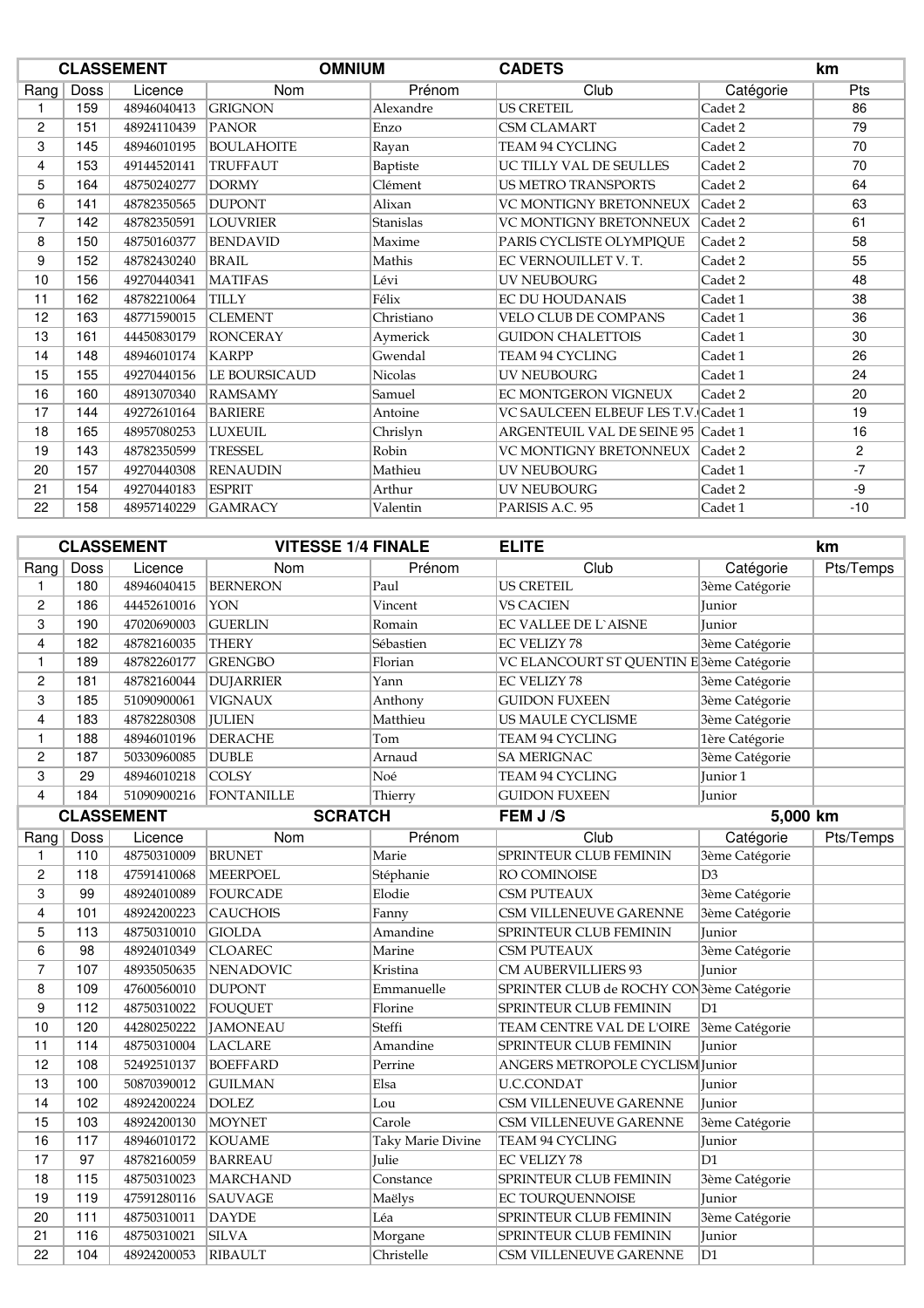|                |      | <b>CLASSEMENT</b> | <b>SCRATCH</b>     |                | <b>JUNORS H</b><br>7,500 km  |                     |           |
|----------------|------|-------------------|--------------------|----------------|------------------------------|---------------------|-----------|
| Rang           | Doss | Licence           | <b>Nom</b>         | Prénom         | Club                         | Catégorie           | Pts/Temps |
|                | 31   | 48946010221       | <b>DUC</b>         | Maxence        | TEAM 94 CYCLING              | Junior 2            |           |
| $\overline{2}$ | 40   | 44450830730       | <b>LOMBARD</b>     | Paulin         | <b>GUIDON CHALETTOIS</b>     | Junior 2            |           |
| 3              | 39   | 48957140236       | <b>SELLIER</b>     | Mathis         | PARISIS A.C. 95              | Junior 1            |           |
| 4              | 37   | 49144520181       | <b>MARIE</b>       | Octave         | UC TILLY VAL DE SEULLES      | Junior 2            |           |
| 5              | 46   | 48924090337       | <b>CARREY</b>      | <b>James</b>   | <b>ANTONY BERNY CYCLISTE</b> | Junior 1            |           |
| 6              | 33   | 48946010225       | PARADELA           | Thomas         | TEAM 94 CYCLING              | Junior 2            |           |
| 7              | 47   |                   | <b>GOURGUECHON</b> | Mathieu        | <b>TEAM AVESNOIS</b>         | Junior 1            |           |
| 8              | 32   | 48946010222       | <b>MACE</b>        | Marius         | <b>TEAM 94 CYCLING</b>       | Junior 2            |           |
| 9              | 27   | 48782350320       | <b>LOUVRIER</b>    | Erwan          | VC MONTIGNY BRETONNEUX       | Iunior 2            |           |
| 10             | 26   | 48782350527       | <b>LAIRE</b>       | Celio          | VC MONTIGNY BRETONNEUX       | Junior 1            |           |
| 11             | 42   |                   | <b>GOUSSOT</b>     | Cyprien        | US CRETEIL                   | Junior 1            |           |
| 12             | 45   | 48957120197       | <b>RAGUENEAU</b>   | <b>Bastien</b> | OLYMPIQUE C.V.O.             | Junior 1            |           |
| 13             | 38   | 49270440311       | <b>LIERVILE</b>    | Valentin       | UV NEUBOURG                  | Junior 2            |           |
| 14             | 41   | 48782210051       | <b>THOMAS</b>      | Mattis         | <b>EC DU HOUDANAIS</b>       | Junior 1            |           |
| 15             | 36   | 49144520066       | LEWANDOWSKI        | Martin         | UC TILLY VAL DE SEULLES      | Junior 2            |           |
| 16             | 43   | 44280180183       | <b>FROUGNEUX</b>   | Arnaud         | <b>CS MAINVILLIERS</b>       | Junior 1            |           |
| 17             | 25   | 48782350700       | <b>DURAZZI</b>     | Nolan          | VC MONTIGNY BRETONNEUX       | Junior <sub>1</sub> |           |
| 18             | 44   | 44280180191       | <b>MOUNIER</b>     | Anthony        | <b>CS MAINVILLIERS</b>       | Junior 1            |           |
| 19             | 28   | 48782350743       | <b>TALIEU</b>      | Axel           | VC MONTIGNY BRETONNEUX       | Iunior <sub>1</sub> |           |

|                |      | <b>CLASSEMENT</b> | <b>COURSE AUX POINTS</b> |                    | 10,000 km<br><b>DEPTX</b>           |                     |           |
|----------------|------|-------------------|--------------------------|--------------------|-------------------------------------|---------------------|-----------|
| Rang           | Doss | Licence           | <b>Nom</b>               | Prénom             | Club                                | Catégorie           | Pts/Temps |
|                | 73   | 48782120143       | <b>COSTE</b>             | Frederic           | TEAM CHATOU CYCLISME                | D2                  |           |
| $\overline{2}$ | 61   | 48782350589       | RAT                      | Laurent            | VC MONTIGNY BRETONNEUX              | D2                  |           |
| 3              | 78   | 51090900067       | <b>VIGNAUX</b>           | Ylan               | <b>GUIDON FUXEEN</b>                | D <sub>2</sub> Open |           |
| 4              | 65   | 48935330203       | <b>MUSELET</b>           | Julien             | <b>ES STAINS-CYCLISME</b>           | D <sub>1</sub>      |           |
| 5              | 59   | 48750160064       | <b>MARTIGNOLE</b>        | Eric               | PARIS CYCLISTE OLYMPIOUE            | D1                  |           |
| 6              | 72   | 47020690046       | <b>TANJON</b>            | Bruno              | <b>EC VALLEE DE L'AISNE</b>         | D1                  |           |
| $\overline{7}$ | 68   | 48913110181       | LAUR                     | Christophe         | <b>VC ETAMPES</b>                   | D1 Open             |           |
| 8              | 77   | 51090900035       | <b>VIGNAUX</b>           | Matthieu           | <b>GUIDON FUXEEN</b>                | D2                  |           |
| 9              | 89   | 48788000169       | <b>DAVID</b>             | Laurent            |                                     | D <sub>3</sub>      |           |
| 10             | 55   | 48782490002       | <b>LEBEAU</b>            | Thierry            | A.S. SAPEURS POMPIERS YVELI D1 Open |                     |           |
| 11             | 54   | 48782160065       | <b>RIET</b>              | <b>Jean Claude</b> | <b>EC VELIZY 78</b>                 | D2                  |           |
| 12             | 67   | 48935330099       | <b>SIGER</b>             | <b>Jean Pierre</b> | ES STAINS-CYCLISME                  | D1 Open             |           |
| 13             | 63   | 48782350712       | <b>VENTURI</b>           | Gilles             | VC MONTIGNY BRETONNEUX              | D1 Open             |           |
| 14             | 52   | 48782160041       | <b>LECOQ</b>             | Grégory            | <b>EC VELIZY 78</b>                 | D2                  |           |
| 15             | 56   | 52441970081       | <b>CURY</b>              | Guillaume          | <b>VC SEBASTIENNAIS</b>             | D1                  |           |
| 16             | 81   | 50330960010       | <b>NICCOLAI</b>          | Richard            | <b>SA MERIGNAC</b>                  | D <sub>3</sub>      |           |
| 17             | 80   | 48946270132       | <b>LAVIE</b>             | Clément            | <b>AV THIAIS</b>                    | D1                  |           |
| 18             | 87   | 48935190025       | <b>GUINEBERT</b>         | <b>Jean Pierre</b> | <b>SE PAVILLONNAIS</b>              | D <sub>4</sub>      |           |
| 19             | 86   | 48957100157       | <b>AUTHOUART</b>         | Frédéric           | <b>AC VAL D'OISE</b>                | D2                  |           |
| 20             | 66   | 48935330190       | <b>PINON</b>             | Cédric             | <b>ES STAINS-CYCLISME</b>           | D <sub>3</sub>      |           |
| 21             | 69   | 48913110200       | <b>SALOU</b>             | Cedrick            | <b>VC ETAMPES</b>                   | D1 Open             |           |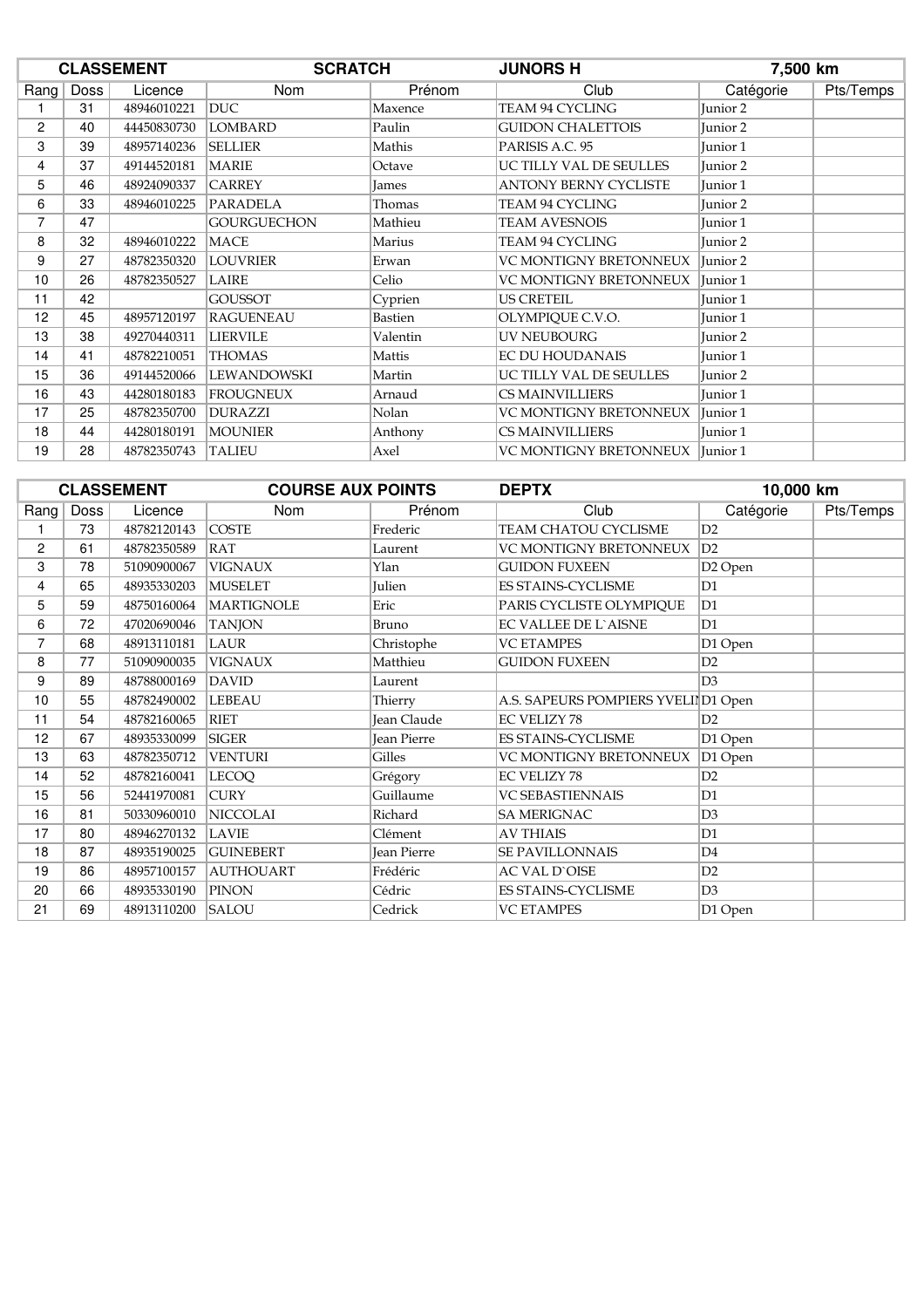|      | <b>CLASSEMENT</b> |             | <b>KEIRIN QUALIF</b> |           | <b>ELITES</b>               |                | km        |
|------|-------------------|-------------|----------------------|-----------|-----------------------------|----------------|-----------|
| Rang | Doss              | Licence     | <b>Nom</b>           | Prénom    | Club                        | Catégorie      | Pts/Temps |
|      | 187               | 50330960085 | <b>DUBLE</b>         | Arnaud    | <b>SA MERIGNAC</b>          | 3ème Catégorie |           |
| 2    | 180               | 48946040415 | <b>BERNERON</b>      | Paul      | <b>US CRETEIL</b>           | 3ème Catégorie |           |
| 3    | 185               | 51090900061 | <b>VIGNAUX</b>       | Anthony   | <b>GUIDON FUXEEN</b>        | 3ème Catégorie |           |
| 4    | 186               | 44452610016 | <b>YON</b>           | Vincent   | <b>VS CACIEN</b>            | Junior         |           |
| 5    | 188               | 48946010196 | <b>DERACHE</b>       | Tom       | TEAM 94 CYCLING             | 1ère Catégorie |           |
| 6    | 184               | 51090900216 | <b>FONTANILLE</b>    | Thierry   | <b>GUIDON FUXEEN</b>        | Junior         |           |
| 7    | 186               | 44452610016 | <b>YON</b>           | Vincent   | <b>VS CACIEN</b>            | Junior         |           |
| 8    | 182               | 48782160035 | <b>THERY</b>         | Sébastien | <b>EC VELIZY 78</b>         | 3ème Catégorie |           |
| 9    | 183               | 48782280308 | <b>IULIEN</b>        | Matthieu  | US MAULE CYCLISME           | 3ème Catégorie |           |
| 10   | 190               | 47020690003 | <b>GUERLIN</b>       | Romain    | <b>EC VALLEE DE L'AISNE</b> | Junior         |           |
| 11   | 29                | 48946010218 | <b>COLSY</b>         | Noé       | TEAM 94 CYCLING             | Junior 1       |           |
| 12   | 181               | 48782160044 | <b>DUJARRIER</b>     | Yann      | <b>EC VELIZY 78</b>         | 3ème Catégorie |           |

|                |      | <b>CLASSEMENT</b> | <b>SCRATCH</b>   |                  | 123                         | 7,500 km       |            |
|----------------|------|-------------------|------------------|------------------|-----------------------------|----------------|------------|
| Rang           | Doss | Licence           | Nom              | Prénom           | Club                        | Catégorie      | Pts/Temps  |
|                | 4    | 48750160498       | <b>VANOTTI</b>   | Paul             | PARIS CYCLISTE OLYMPIQUE    | 3ème Catégorie |            |
| $\overline{c}$ |      | 48750160427       | <b>DIDIER</b>    | Baptiste         | PARIS CYCLISTE OLYMPIOUE    | 1ère Catégorie |            |
| 3              | 9    | 48957120397       | <b>SELLIER</b>   | Valentin         | OLYMPIQUE C.V.O.            | 3ème Catégorie |            |
| 4              | 13   | 48782120079       | <b>VERDIER</b>   | <b>Jean Yves</b> | <b>TEAM CHATOU CYCLISME</b> | 3ème Catégorie |            |
| 5              | 19   | 48957140568       | <b>HOFFMANN</b>  | Alexis           | PARISIS A.C. 95             | 2ème Catégorie |            |
| 6              | 16   | 44280260109       | <b>CLERE</b>     | Emilien          | C`CHARTRES CYCLISME         | 1ère Catégorie |            |
| $\overline{7}$ | 14   | 48924080140       | <b>MAITRE</b>    | Cyril            | A. C. B. B.                 | 2ème Catégorie |            |
| 8              | 17   | 48913070314       | <b>BARE</b>      | Anthony          | <b>EC MONTGERON VIGNEUX</b> | 3ème Catégorie |            |
| 9              | 21   | 49144520205       | MOULIN           | Ouentin          | UC TILLY VAL DE SEULLES     | 3ème Catégorie |            |
| 10             | 23   | 48924160003       | <b>BOUCHER</b>   | Benoit           | <b>TEAM CRC VANVES</b>      | 3ème Catégorie |            |
| 11             | 8    | 48957120286       | <b>MARTINS</b>   | Vincent          | OLYMPIQUE C.V.O.            | 2ème Catégorie |            |
| 12             | 7    | 48957120364       | <b>BIELLO</b>    | Aurélien         | OLYMPIOUE C.V.O.            | 3ème Catégorie |            |
| 13             | 3    | 48750160538       | <b>TCHAMBAZ</b>  | Lotfi            | PARIS CYCLISTE OLYMPIQUE    | 3ème Catégorie |            |
| 14             | 11   | 48782280325       | <b>SALGUEIRO</b> | Cristovao        | US MAULE CYCLISME           | 3ème Catégorie |            |
| 15             | 5    | 48771010428       | <b>CHARLOT</b>   | Damien           | <b>ESC MEAUX</b>            | 3ème Catégorie |            |
| 16             | 18   | 48771040244       | <b>DORE</b>      | Jean Philippe    | PEDALE COMBS LA VILLAISE    | 3ème Catégorie |            |
| 17             | 20   | 48957140134       | <b>TAHIR</b>     | Zinedine         | PARISIS A.C. 95             | 3ème Catégorie |            |
| 18             | 6    | 51090900220       | <b>HERITAGE</b>  | Cameron          | <b>GUIDON FUXEEN</b>        | 3ème Catégorie |            |
| 19             | 2    | 48750160495       | <b>OLGUN</b>     | Serkan           | PARIS CYCLISTE OLYMPIQUE    | 2ème Catégorie |            |
| 20             | 15   | 48924080162       | <b>MATHIS</b>    | Olivier          | A. C. B. B.                 | 3ème Catégorie |            |
| 21             | 12   | 48946270277       | <b>SANZ</b>      | Eric             | <b>AV THIAIS</b>            | 3ème Catégorie |            |
| 22             | 24   | 48935050203       | <b>BARTH</b>     | Alexandre        | CM AUBERVILLIERS 93         | 3ème Catégorie |            |
| 23             | 22   | 48913180218       | <b>FORCLOT</b>   | Jordan           | SCA 2000 EVRY               | 3ème Catégorie | <b>ABD</b> |
| 24             | 10   | 48782280295       | <b>ALLAIN</b>    | Benoît           | US MAULE CYCLISME           | 3ème Catégorie | <b>ABD</b> |

|      |      | <b>CLASSEMENT</b> | <b>ELIMINATION</b> |                   | FEM J /S                                 |                | km        |
|------|------|-------------------|--------------------|-------------------|------------------------------------------|----------------|-----------|
| Rang | Doss | Licence           | Nom                | Prénom            | Club                                     | Catégorie      | Pts/Temps |
|      | 101  | 48924200223       | <b>CAUCHOIS</b>    | Fanny             | CSM VILLENEUVE GARENNE                   | 3ème Catégorie |           |
| 2    | 107  | 48935050635       | <b>NENADOVIC</b>   | Kristina          | <b>CM AUBERVILLIERS 93</b>               | Junior         |           |
| 3    | 98   | 48924010349       | <b>CLOAREC</b>     | Marine            | <b>CSM PUTEAUX</b>                       | 3ème Catégorie |           |
| 4    | 111  | 48750310011       | <b>DAYDE</b>       | Léa               | SPRINTEUR CLUB FEMININ                   | 3ème Catégorie |           |
| 5    | 120  | 44280250222       | <b>JAMONEAU</b>    | Steffi            | TEAM CENTRE VAL DE L'OIRE                | 3ème Catégorie |           |
| 6    | 117  | 48946010172       | <b>KOUAME</b>      | Taky Marie Divine | TEAM 94 CYCLING                          | Junior         |           |
| 7    | 110  | 48750310009       | <b>BRUNET</b>      | Marie             | SPRINTEUR CLUB FEMININ                   | 3ème Catégorie |           |
| 8    | 108  | 52492510137       | <b>BOEFFARD</b>    | Perrine           | ANGERS METROPOLE CYCLISM Junior          |                |           |
| 9    | 100  | 50870390012       | <b>GUILMAN</b>     | Elsa              | <b>U.C.CONDAT</b>                        | Junior         |           |
| 10   | 113  | 48750310010       | <b>GIOLDA</b>      | Amandine          | SPRINTEUR CLUB FEMININ                   | Junior         |           |
| 11   | 102  | 48924200224       | <b>DOLEZ</b>       | Lou               | CSM VILLENEUVE GARENNE                   | Junior         |           |
| 12   | 114  | 48750310004       | <b>LACLARE</b>     | Amandine          | SPRINTEUR CLUB FEMININ                   | Junior         |           |
| 13   | 109  | 47600560010       | <b>DUPONT</b>      | Emmanuelle        | SPRINTER CLUB de ROCHY CON3ème Catégorie |                |           |
| 14   | 104  | 48924200053       | <b>RIBAULT</b>     | Christelle        | CSM VILLENEUVE GARENNE                   | D <sub>1</sub> |           |
| 15   | 103  | 48924200130       | <b>MOYNET</b>      | Carole            | CSM VILLENEUVE GARENNE                   | 3ème Catégorie |           |
| 16   | 119  | 47591280116       | <b>SAUVAGE</b>     | Maëlys            | EC TOURQUENNOISE                         | Junior         |           |
| 17   | 99   | 48924010089       | FOURCADE           | Elodie            | CSM PUTEAUX                              | 3ème Catégorie |           |
| 18   | 97   | 48782160059       | <b>BARREAU</b>     | Julie             | <b>EC VELIZY 78</b>                      | D1             |           |
| 19   | 115  | 48750310023       | <b>MARCHAND</b>    | Constance         | <b>SPRINTEUR CLUB FEMININ</b>            | 3ème Catégorie |           |
| 20   | 112  | 48750310022       | <b>FOUQUET</b>     | Florine           | SPRINTEUR CLUB FEMININ                   | D1             |           |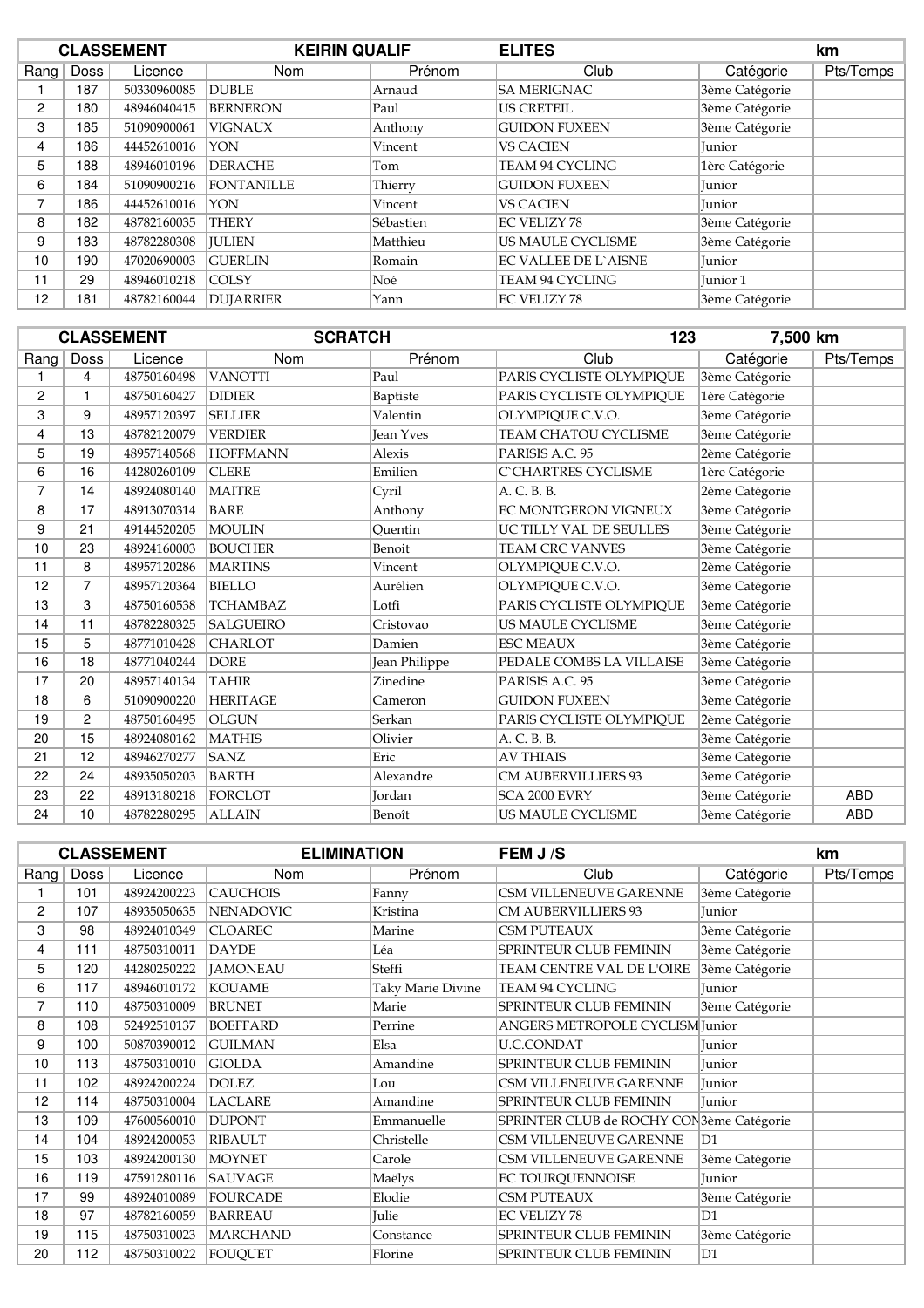|                |             | <b>CLASSEMENT</b> | <b>ELIMINATION</b> |                | <b>JUNORS H</b>              |                     | km        |
|----------------|-------------|-------------------|--------------------|----------------|------------------------------|---------------------|-----------|
| Rang           | <b>Doss</b> | Licence           | Nom                | Prénom         | Club                         | Catégorie           | Pts/Temps |
|                | 47          |                   | <b>GOURGUECHON</b> | Mathieu        | <b>TEAM AVESNOIS</b>         | Junior 1            |           |
| $\overline{c}$ | 27          | 48782350320       | <b>LOUVRIER</b>    | Erwan          | VC MONTIGNY BRETONNEUX       | Junior 2            |           |
| 3              | 31          | 48946010221       | DUC.               | Maxence        | TEAM 94 CYCLING              | Junior 2            |           |
| 4              | 39          | 48957140236       | <b>SELLIER</b>     | Mathis         | PARISIS A.C. 95              | Junior 1            |           |
| 5              | 33          | 48946010225       | PARADELA           | Thomas         | TEAM 94 CYCLING              | Junior <sub>2</sub> |           |
| 6              | 37          | 49144520181       | <b>MARIE</b>       | Octave         | UC TILLY VAL DE SEULLES      | Junior 2            |           |
| 7              | 38          | 49270440311       | <b>LIERVILE</b>    | Valentin       | UV NEUBOURG                  | Junior 2            |           |
| 8              | 26          | 48782350527       | <b>LAIRE</b>       | Celio          | VC MONTIGNY BRETONNEUX       | Junior 1            |           |
| 9              | 45          | 48957120197       | <b>RAGUENEAU</b>   | <b>Bastien</b> | OLYMPIOUE C.V.O.             | Junior 1            |           |
| 10             | 36          | 49144520066       | LEWANDOWSKI        | Martin         | UC TILLY VAL DE SEULLES      | Junior 2            |           |
| 11             | 25          | 48782350700       | <b>DURAZZI</b>     | Nolan          | VC MONTIGNY BRETONNEUX       | Junior 1            |           |
| 12             | 32          | 48946010222       | MACE               | Marius         | TEAM 94 CYCLING              | Junior 2            |           |
| 13             | 42          |                   | <b>GOUSSOT</b>     | Cyprien        | <b>US CRETEIL</b>            | Junior 1            |           |
| 14             | 41          | 48782210051       | <b>THOMAS</b>      | Mattis         | <b>EC DU HOUDANAIS</b>       | Junior 1            |           |
| 15             | 46          | 48924090337       | <b>CARREY</b>      | <b>James</b>   | <b>ANTONY BERNY CYCLISTE</b> | Junior 1            |           |
| 16             | 40          | 44450830730       | <b>LOMBARD</b>     | Paulin         | <b>GUIDON CHALETTOIS</b>     | Junior 2            |           |
| 17             | 44          | 44280180191       | <b>MOUNIER</b>     | Anthony        | <b>CS MAINVILLIERS</b>       | Junior 1            |           |
| 18             | 28          | 48782350743       | <b>TALIEU</b>      | Axel           | VC MONTIGNY BRETONNEUX       | Junior 1            |           |
| 19             | 43          | 44280180183       | <b>FROUGNEUX</b>   | Arnaud         | CS MAINVILLIERS              | Junior 1            |           |

|      | <b>CLASSEMENT</b> |             | <b>KEIRIN FINALE</b> |           | <b>ELITES</b>                            |                | km        |
|------|-------------------|-------------|----------------------|-----------|------------------------------------------|----------------|-----------|
| Rang | Doss              | Licence     | <b>Nom</b>           | Prénom    | Club                                     | Catégorie      | Pts/Temps |
|      | 188               | 48946010196 | <b>DERACHE</b>       | Tom       | TEAM 94 CYCLING                          | 1ère Catégorie |           |
| 2    | 189               | 48782260177 | <b>GRENGBO</b>       | Florian   | VC ELANCOURT ST QUENTIN E 3ème Catégorie |                |           |
| 3    | 187               | 50330960085 | <b>DUBLE</b>         | Arnaud    | <b>SA MERIGNAC</b>                       | 3ème Catégorie |           |
| 4    | 180               | 48946040415 | <b>BERNERON</b>      | Paul      | <b>US CRETEIL</b>                        | 3ème Catégorie |           |
| 5    | 184               | 51090900216 | <b>FONTANILLE</b>    | Thierry   | <b>GUIDON FUXEEN</b>                     | <b>Iunior</b>  |           |
| 6    | 185               | 51090900061 | <b>VIGNAUX</b>       | Anthony   | <b>GUIDON FUXEEN</b>                     | 3ème Catégorie |           |
| 7    | 181               | 48782160044 | <b>DUJARRIER</b>     | Yann      | <b>EC VELIZY 78</b>                      | 3ème Catégorie |           |
| 8    | 186               | 44452610016 | YON                  | Vincent   | <b>VS CACIEN</b>                         | <b>Iunior</b>  |           |
| 9    | 182               | 48782160035 | <b>THERY</b>         | Sébastien | <b>EC VELIZY 78</b>                      | 3ème Catégorie |           |
| 10   | 190               | 47020690003 | <b>GUERLIN</b>       | Romain    | <b>EC VALLEE DE L'AISNE</b>              | Junior         |           |
| 11   | 22                | 48913180218 | <b>FORCLOT</b>       | Jordan    | SCA 2000 EVRY                            | 3ème Catégorie |           |
| 12   | 183               | 48782280308 | <b>IULIEN</b>        | Matthieu  | US MAULE CYCLISME                        | 3ème Catégorie |           |

|      |                | <b>CLASSEMENT</b> | <b>ELIMINATION</b> |                  | 123                         |                | km        |
|------|----------------|-------------------|--------------------|------------------|-----------------------------|----------------|-----------|
| Rang | Doss           | Licence           | Nom                | Prénom           | Club                        | Catégorie      | Pts/Temps |
|      |                | 48750160427       | <b>DIDIER</b>      | Baptiste         | PARIS CYCLISTE OLYMPIQUE    | 1ère Catégorie |           |
| 2    | 9              | 48957120397       | <b>SELLIER</b>     | Valentin         | OLYMPIQUE C.V.O.            | 3ème Catégorie |           |
| 3    | 17             | 48913070314       | <b>BARE</b>        | Anthony          | <b>EC MONTGERON VIGNEUX</b> | 3ème Catégorie |           |
| 4    | 16             | 44280260109       | <b>CLERE</b>       | Emilien          | <b>C'CHARTRES CYCLISME</b>  | 1ère Catégorie |           |
| 5    | 21             | 49144520205       | MOULIN             | Ouentin          | UC TILLY VAL DE SEULLES     | 3ème Catégorie |           |
| 6    | 19             | 48957140568       | <b>HOFFMANN</b>    | Alexis           | PARISIS A.C. 95             | 2ème Catégorie |           |
| 7    | 4              | 48750160498       | <b>VANOTTI</b>     | Paul             | PARIS CYCLISTE OLYMPIOUE    | 3ème Catégorie |           |
| 8    | 5              | 48771010428       | <b>CHARLOT</b>     | Damien           | <b>ESC MEAUX</b>            | 3ème Catégorie |           |
| 9    | 11             | 48782280325       | <b>SALGUEIRO</b>   | Cristovao        | US MAULE CYCLISME           | 3ème Catégorie |           |
| 10   | 8              | 48957120286       | <b>MARTINS</b>     | Vincent          | OLYMPIQUE C.V.O.            | 2ème Catégorie |           |
| 11   | 14             | 48924080140       | <b>MAITRE</b>      | Cyril            | A. C. B. B.                 | 2ème Catégorie |           |
| 12   | 20             | 48957140134       | <b>TAHIR</b>       | Zinedine         | PARISIS A.C. 95             | 3ème Catégorie |           |
| 13   | 6              | 51090900220       | <b>HERITAGE</b>    | Cameron          | <b>GUIDON FUXEEN</b>        | 3ème Catégorie |           |
| 14   | $\overline{7}$ | 48957120364       | <b>BIELLO</b>      | Aurélien         | OLYMPIQUE C.V.O.            | 3ème Catégorie |           |
| 15   | 24             | 48935050203       | <b>BARTH</b>       | Alexandre        | <b>CM AUBERVILLIERS 93</b>  | 3ème Catégorie |           |
| 16   | 18             | 48771040244       | <b>DORE</b>        | Jean Philippe    | PEDALE COMBS LA VILLAISE    | 3ème Catégorie |           |
| 17   | 10             | 48782280295       | <b>ALLAIN</b>      | Benoît           | US MAULE CYCLISME           | 3ème Catégorie |           |
| 18   | 15             | 48924080162       | <b>MATHIS</b>      | Olivier          | A. C. B. B.                 | 3ème Catégorie |           |
| 19   | $\overline{c}$ | 48750160495       | <b>OLGUN</b>       | Serkan           | PARIS CYCLISTE OLYMPIOUE    | 2ème Catégorie |           |
| 20   | 22             | 48913180218       | FORCLOT            | <b>Jordan</b>    | SCA 2000 EVRY               | 3ème Catégorie |           |
| 21   | 23             | 48924160003       | <b>BOUCHER</b>     | Benoit           | <b>TEAM CRC VANVES</b>      | 3ème Catégorie |           |
| 22   | 3              | 48750160538       | <b>TCHAMBAZ</b>    | Lotfi            | PARIS CYCLISTE OLYMPIQUE    | 3ème Catégorie |           |
| 23   | 12             | 48946270277       | <b>SANZ</b>        | Eric             | <b>AV THIAIS</b>            | 3ème Catégorie |           |
| 24   | 13             | 48782120079       | <b>VERDIER</b>     | <b>Jean Yves</b> | TEAM CHATOU CYCLISME        | 3ème Catégorie |           |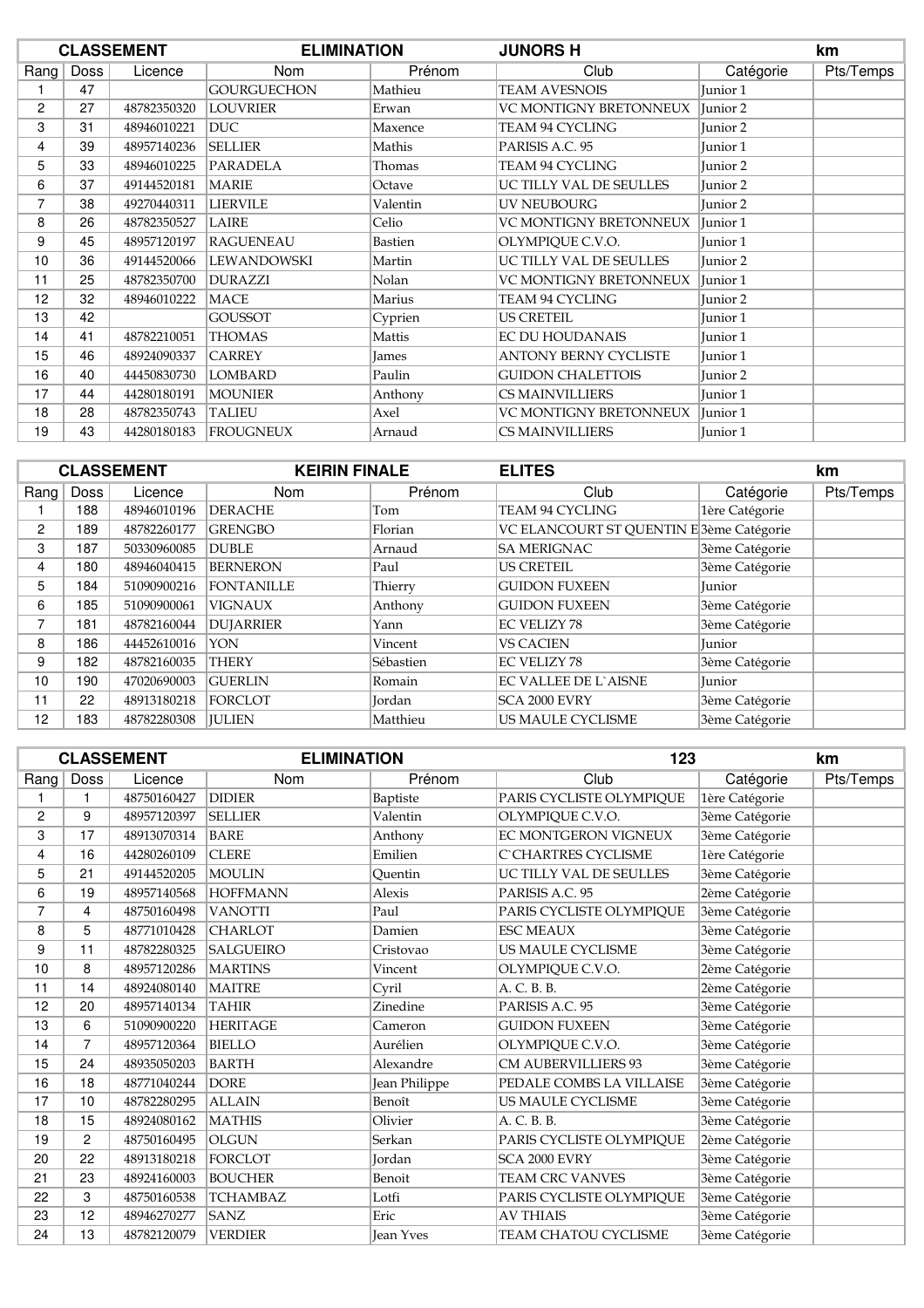|                | <b>CLASSEMENT</b><br><b>COURSE AUX POINTS</b> |             |                  | FEM J/S           | 7,500 km                                              |                |           |
|----------------|-----------------------------------------------|-------------|------------------|-------------------|-------------------------------------------------------|----------------|-----------|
| Rang           | Doss                                          | Licence     | <b>Nom</b>       | Prénom            | Club                                                  | Catégorie      | Pts/Temps |
|                | 112                                           | 48750310022 | <b>FOUQUET</b>   | Florine           | SPRINTEUR CLUB FEMININ                                | D1             |           |
| 2              | 110                                           | 48750310009 | <b>BRUNET</b>    | Marie             | SPRINTEUR CLUB FEMININ                                | 3ème Catégorie |           |
| 3              | 107                                           | 48935050635 | <b>NENADOVIC</b> | Kristina          | <b>CM AUBERVILLIERS 93</b>                            | Junior         |           |
| 4              | 98                                            | 48924010349 | <b>CLOAREC</b>   | Marine            | CSM PUTEAUX                                           | 3ème Catégorie |           |
| 5              | 101                                           | 48924200223 | <b>CAUCHOIS</b>  | Fanny             | CSM VILLENEUVE GARENNE                                | 3ème Catégorie |           |
| 6              | 109                                           | 47600560010 | <b>DUPONT</b>    | Emmanuelle        | SPRINTER CLUB de ROCHY CON <sup>3</sup> ème Catégorie |                |           |
| $\overline{7}$ | 108                                           | 52492510137 | <b>BOEFFARD</b>  | Perrine           | ANGERS METROPOLE CYCLISM Junior                       |                |           |
| 8              | 113                                           | 48750310010 | <b>GIOLDA</b>    | Amandine          | SPRINTEUR CLUB FEMININ                                | Junior         |           |
| 9              | 99                                            | 48924010089 | <b>FOURCADE</b>  | Elodie            | <b>CSM PUTEAUX</b>                                    | 3ème Catégorie |           |
| 10             | 111                                           | 48750310011 | <b>DAYDE</b>     | Léa               | SPRINTEUR CLUB FEMININ                                | 3ème Catégorie |           |
| 11             | 120                                           | 44280250222 | <b>JAMONEAU</b>  | Steffi            | TEAM CENTRE VAL DE L'OIRE                             | 3ème Catégorie |           |
| 12             | 118                                           | 47591410068 | <b>MEERPOEL</b>  | Stéphanie         | RO COMINOISE                                          | D <sub>3</sub> |           |
| 13             | 100                                           | 50870390012 | <b>GUILMAN</b>   | Elsa              | <b>U.C.CONDAT</b>                                     | Junior         |           |
| 14             | 119                                           | 47591280116 | <b>SAUVAGE</b>   | Maëlys            | EC TOURQUENNOISE                                      | Junior         |           |
| 15             | 114                                           | 48750310004 | <b>LACLARE</b>   | Amandine          | SPRINTEUR CLUB FEMININ                                | Junior         |           |
| 16             | 97                                            | 48782160059 | <b>BARREAU</b>   | Julie             | <b>EC VELIZY 78</b>                                   | D1             |           |
| 17             | 103                                           | 48924200130 | <b>MOYNET</b>    | Carole            | CSM VILLENEUVE GARENNE                                | 3ème Catégorie |           |
| 18             | 102                                           | 48924200224 | <b>DOLEZ</b>     | Lou               | CSM VILLENEUVE GARENNE                                | Junior         |           |
| 19             | 116                                           | 48750310021 | <b>SILVA</b>     | Morgane           | SPRINTEUR CLUB FEMININ                                | Junior         |           |
| 20             | 115                                           | 48750310023 | <b>MARCHAND</b>  | Constance         | SPRINTEUR CLUB FEMININ                                | 3ème Catégorie |           |
| 21             | 117                                           | 48946010172 | <b>KOUAME</b>    | Taky Marie Divine | <b>TEAM 94 CYCLING</b>                                | Junior         |           |
| 22             | 104                                           | 48924200053 | <b>RIBAULT</b>   | Christelle        | CSM VILLENEUVE GARENNE                                | D1             |           |

| <b>CLASSEMENT</b> |             |             | <b>COURSE AUX POINTS</b> |              | <b>JUNORS H</b>              | 10,000 km |                |
|-------------------|-------------|-------------|--------------------------|--------------|------------------------------|-----------|----------------|
| Rang              | <b>Doss</b> | Licence     | <b>Nom</b>               | Prénom       | Club                         | Catégorie | <b>Pts</b>     |
|                   | 32          | 48946010222 | MACE                     | Marius       | TEAM 94 CYCLING              | Junior 2  | 26             |
| 2                 | 40          | 44450830730 | <b>LOMBARD</b>           | Paulin       | <b>GUIDON CHALETTOIS</b>     | Junior 2  | 25             |
| 3                 | 46          | 48924090337 | <b>CARREY</b>            | <b>James</b> | <b>ANTONY BERNY CYCLISTE</b> | Junior 1  | 10             |
| 4                 | 37          | 49144520181 | <b>MARIE</b>             | Octave       | UC TILLY VAL DE SEULLES      | Junior 2  | 8              |
| 5                 | 47          |             | <b>GOURGUECHON</b>       | Mathieu      | <b>TEAM AVESNOIS</b>         | Junior 1  | 7              |
| 6                 | 27          | 48782350320 | <b>LOUVRIER</b>          | Erwan        | VC MONTIGNY BRETONNEUX       | Junior 2  | 5              |
| $\overline{7}$    | 33          | 48946010225 | PARADELA                 | Thomas       | TEAM 94 CYCLING              | Junior 2  | 4              |
| 8                 | 31          | 48946010221 | DUC.                     | Maxence      | TEAM 94 CYCLING              | Junior 2  | 3              |
| 9                 | 39          | 48957140236 | <b>SELLIER</b>           | Mathis       | PARISIS A.C. 95              | Junior 1  | $\overline{2}$ |
| 10                | 25          | 48782350700 | <b>DURAZZI</b>           | Nolan        | VC MONTIGNY BRETONNEUX       | Junior 1  | $\overline{2}$ |
| 11                | 36          | 49144520066 | LEWANDOWSKI              | Martin       | UC TILLY VAL DE SEULLES      | Junior 2  | $\overline{2}$ |
| 12                | 26          | 48782350527 | LAIRE                    | Celio        | VC MONTIGNY BRETONNEUX       | Junior 1  |                |
| 13                | 42          |             | <b>GOUSSOT</b>           | Cyprien      | <b>US CRETEIL</b>            | Junior 1  |                |
| 14                | 38          | 49270440311 | <b>LIERVILE</b>          | Valentin     | <b>UV NEUBOURG</b>           | Junior 2  |                |
| 15                | 41          | 48782210051 | <b>THOMAS</b>            | Mattis       | <b>EC DU HOUDANAIS</b>       | Junior 1  |                |
| 16                | 43          | 44280180183 | <b>FROUGNEUX</b>         | Arnaud       | <b>CS MAINVILLIERS</b>       | Junior 1  |                |
| 17                | 44          | 44280180191 | <b>MOUNIER</b>           | Anthony      | <b>CS MAINVILLIERS</b>       | Junior 1  |                |
| 18                | 28          | 48782350743 | <b>TALIEU</b>            | Axel         | VC MONTIGNY BRETONNEUX       | Junior 1  |                |
| 19                | 45          | 48957120197 | <b>RAGUENEAU</b>         | Bastien      | OLYMPIOUE C.V.O.             | Junior 1  | <b>ABD</b>     |

| <b>CLASSEMENT</b> |             |             | <b>VITESSE FINALE</b> |           | <b>ELITE</b>                             |                | km        |
|-------------------|-------------|-------------|-----------------------|-----------|------------------------------------------|----------------|-----------|
| Rang              | <b>Doss</b> | Licence     | <b>Nom</b>            | Prénom    | Club                                     | Catégorie      | Pts/Temps |
|                   | 188         | 48946010196 | <b>DERACHE</b>        | Tom       | TEAM 94 CYCLING                          | 1ère Catégorie |           |
| 2                 | 189         | 48782260177 | <b>GRENGBO</b>        | Florian   | VC ELANCOURT ST QUENTIN E 3ème Catégorie |                |           |
| 3                 | 180         | 48946040415 | <b>BERNERON</b>       | Paul      | <b>US CRETEIL</b>                        | 3ème Catégorie |           |
| 4                 | 186         | 44452610016 | <b>YON</b>            | Vincent   | <b>VS CACIEN</b>                         | <b>Iunior</b>  |           |
| 5                 | 181         | 48782160044 | <b>DUJARRIER</b>      | Yann      | <b>EC VELIZY 78</b>                      | 3ème Catégorie |           |
| 6                 | 187         | 50330960085 | <b>DUBLE</b>          | Arnaud    | <b>SA MERIGNAC</b>                       | 3ème Catégorie |           |
| $\overline{ }$    | 190         | 47020690003 | <b>GUERLIN</b>        | Romain    | <b>EC VALLEE DE L'AISNE</b>              | <b>Iunior</b>  |           |
| 8                 | 185         | 51090900061 | <b>VIGNAUX</b>        | Anthony   | <b>GUIDON FUXEEN</b>                     | 3ème Catégorie |           |
| 9                 | 29          | 48946010218 | <b>COLSY</b>          | Noé       | TEAM 94 CYCLING                          | Junior 1       |           |
| 10                | 182         | 48782160035 | <b>THERY</b>          | Sébastien | EC VELIZY 78                             | 3ème Catégorie |           |
| 11                | 183         | 48782280308 | <b>IULIEN</b>         | Matthieu  | US MAULE CYCLISME                        | 3ème Catégorie |           |
| 12                | 184         | 51090900216 | <b>FONTANILLE</b>     | Thierry   | <b>GUIDON FUXEEN</b>                     | Junior         |           |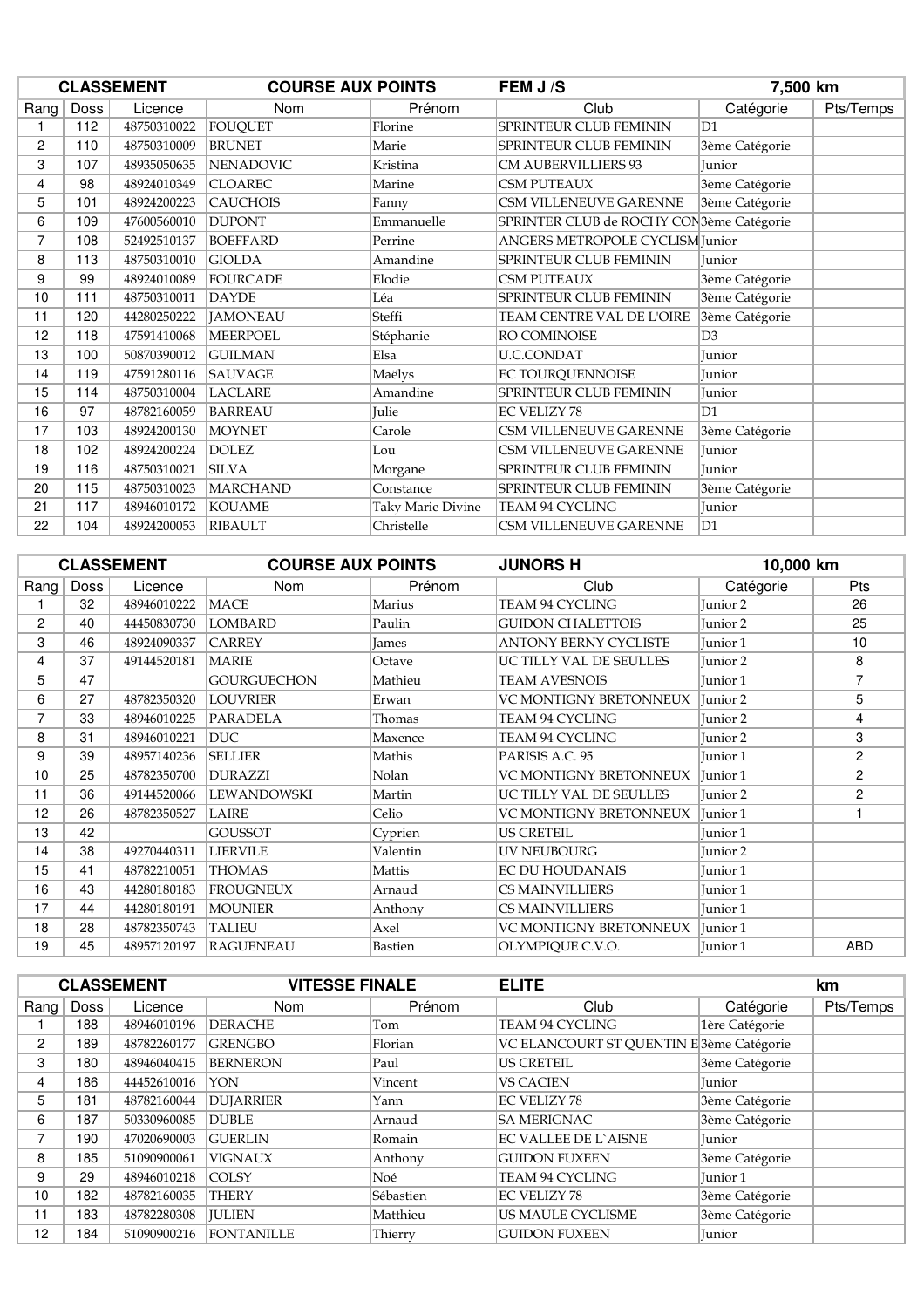| <b>CLASSEMENT</b> |                |             | <b>COURSE AUX POINTS</b> |                  | 15,000 km<br>123            |                |                |
|-------------------|----------------|-------------|--------------------------|------------------|-----------------------------|----------------|----------------|
| Rang              | <b>Doss</b>    | Licence     | Nom                      | Prénom           | Club                        | Catégorie      | Pts            |
|                   | 19             | 48957140568 | <b>HOFFMANN</b>          | Alexis           | PARISIS A.C. 95             | 2ème Catégorie | 27             |
| 2                 | 17             | 48913070314 | <b>BARE</b>              | Anthony          | <b>EC MONTGERON VIGNEUX</b> | 3ème Catégorie | 17             |
| 3                 |                | 48750160427 | <b>DIDIER</b>            | Baptiste         | PARIS CYCLISTE OLYMPIQUE    | 1ère Catégorie | 17             |
| 4                 | 16             | 44280260109 | <b>CLERE</b>             | Emilien          | <b>C`CHARTRES CYCLISME</b>  | 1ère Catégorie | 12             |
| 5                 | 9              | 48957120397 | <b>SELLIER</b>           | Valentin         | OLYMPIQUE C.V.O.            | 3ème Catégorie | 9              |
| 6                 | 14             | 48924080140 | <b>MAITRE</b>            | Cyril            | A. C. B. B.                 | 2ème Catégorie | $\overline{7}$ |
| 7                 | 13             | 48782120079 | <b>VERDIER</b>           | <b>Jean Yves</b> | TEAM CHATOU CYCLISME        | 3ème Catégorie | 7              |
| 8                 | 4              | 48750160498 | <b>VANOTTI</b>           | Paul             | PARIS CYCLISTE OLYMPIQUE    | 3ème Catégorie | 6              |
| 9                 | 11             | 48782280325 | <b>SALGUEIRO</b>         | Cristovao        | US MAULE CYCLISME           | 3ème Catégorie | 5              |
| 10                | 21             | 49144520205 | <b>MOULIN</b>            | Ouentin          | UC TILLY VAL DE SEULLES     | 3ème Catégorie | $\overline{4}$ |
| 11                | 5              | 48771010428 | <b>CHARLOT</b>           | Damien           | <b>ESC MEAUX</b>            | 3ème Catégorie |                |
| 12                | 20             | 48957140134 | <b>TAHIR</b>             | Zinedine         | PARISIS A.C. 95             | 3ème Catégorie |                |
| 13                | 18             | 48771040244 | <b>DORE</b>              | Jean Philippe    | PEDALE COMBS LA VILLAISE    | 3ème Catégorie |                |
| 14                | 6              | 51090900220 | <b>HERITAGE</b>          | Cameron          | <b>GUIDON FUXEEN</b>        | 3ème Catégorie |                |
| 15                | 10             | 48782280295 | <b>ALLAIN</b>            | Benoît           | US MAULE CYCLISME           | 3ème Catégorie |                |
| 16                | 24             | 48935050203 | <b>BARTH</b>             | Alexandre        | <b>CM AUBERVILLIERS 93</b>  | 3ème Catégorie |                |
| 17                | $\overline{c}$ | 48750160495 | <b>OLGUN</b>             | Serkan           | PARIS CYCLISTE OLYMPIQUE    | 2ème Catégorie |                |
| 18                | $\overline{7}$ | 48957120364 | <b>BIELLO</b>            | Aurélien         | OLYMPIQUE C.V.O.            | 3ème Catégorie |                |
| 19                | 23             | 48924160003 | <b>BOUCHER</b>           | Benoit           | <b>TEAM CRC VANVES</b>      | 3ème Catégorie |                |
| 20                | 8              | 48957120286 | <b>MARTINS</b>           | Vincent          | OLYMPIQUE C.V.O.            | 2ème Catégorie |                |
| 21                | 3              | 48750160538 | <b>TCHAMBAZ</b>          | Lotfi            | PARIS CYCLISTE OLYMPIQUE    | 3ème Catégorie | $-20$          |
| 22                | 22             | 48913180218 | FORCLOT                  | Jordan           | SCA 2000 EVRY               | 3ème Catégorie | $-20$          |
| 23                | 12             | 48946270277 | <b>SANZ</b>              | Eric             | <b>AV THIAIS</b>            | 3ème Catégorie | $-20$          |

| <b>CLASSEMENT</b>       |                 |                   | <b>OMNIUM</b>      |                   | FEM J/S                                               |                | km             |  |
|-------------------------|-----------------|-------------------|--------------------|-------------------|-------------------------------------------------------|----------------|----------------|--|
| Rang                    | <b>Doss</b>     | Licence           | Nom                | Prénom            | Club                                                  | Catégorie      | <b>PTS</b>     |  |
| $\mathbf{1}$            | 101             | 48924200223       | <b>CAUCHOIS</b>    | Fanny             | CSM VILLENEUVE GARENNE                                | 3ème Catégorie | 79             |  |
| $\overline{c}$          | 110             | 48750310009       | <b>BRUNET</b>      | Marie             | SPRINTEUR CLUB FEMININ                                | 3ème Catégorie | 77             |  |
| 3                       | 107             | 48935050635       | <b>NENADOVIC</b>   | Kristina          | <b>CM AUBERVILLIERS 93</b>                            | <b>Iunior</b>  | 74             |  |
| $\overline{\mathbf{4}}$ | 98              | 48924010349       | <b>CLOAREC</b>     | Marine            | CSM PUTEAUX                                           | 3ème Catégorie | 73             |  |
| 5                       | 118             | 47591410068       | <b>MEERPOEL</b>    | Stéphanie         | RO COMINOISE                                          | D3             | 60             |  |
| 6                       | 120             | 44280250222       | <b>JAMONEAU</b>    | Steffi            | TEAM CENTRE VAL DE L'OIRE                             | 3ème Catégorie | 54             |  |
| $\overline{7}$          | 113             | 48750310010       | <b>GIOLDA</b>      | Amandine          | SPRINTEUR CLUB FEMININ                                | Junior         | 52             |  |
| 8                       | 108             | 52492510137       | <b>BOEFFARD</b>    | Perrine           | ANGERS METROPOLE CYCLISM Junior                       |                | 45             |  |
| 9                       | 109             | 47600560010       | <b>DUPONT</b>      | Emmanuelle        | SPRINTER CLUB de ROCHY CON <sup>3</sup> ème Catégorie |                | 44             |  |
| 10                      | 117             | 48946010172       | <b>KOUAME</b>      | Taky Marie Divine | TEAM 94 CYCLING                                       | Junior         | 40             |  |
| 11                      | 100             | 50870390012       | <b>GUILMAN</b>     | Elsa              | <b>U.C.CONDAT</b>                                     | Junior         | 40             |  |
| 12                      | 99              | 48924010089       | <b>FOURCADE</b>    | Elodie            | <b>CSM PUTEAUX</b>                                    | 3ème Catégorie | 40             |  |
| 13                      | 111             | 48750310011       | <b>DAYDE</b>       | Léa               | SPRINTEUR CLUB FEMININ                                | 3ème Catégorie | 36             |  |
| 14                      | 114             | 48750310004       | <b>LACLARE</b>     | Amandine          | SPRINTEUR CLUB FEMININ                                | Junior         | 36             |  |
| 15                      | 112             | 48750310022       | <b>FOUQUET</b>     | Florine           | <b>SPRINTEUR CLUB FEMININ</b>                         | D1             | 35             |  |
| 16                      | 102             | 48924200224       | <b>DOLEZ</b>       | Lou               | CSM VILLENEUVE GARENNE                                | Junior         | 30             |  |
| 17                      | 103             | 48924200130       | <b>MOYNET</b>      | Carole            | CSM VILLENEUVE GARENNE                                | 3ème Catégorie | 24             |  |
| 18                      | 104             | 48924200053       | <b>RIBAULT</b>     | Christelle        | CSM VILLENEUVE GARENNE                                | D1             | 13             |  |
| 19                      | 119             | 47591280116       | <b>SAUVAGE</b>     | Maëlys            | <b>EC TOURQUENNOISE</b>                               | Junior         | 12             |  |
| 20                      | 97              | 48782160059       | <b>BARREAU</b>     | Julie             | <b>EC VELIZY 78</b>                                   | D1             | 10             |  |
| 21                      | 116             | 48750310021       | <b>SILVA</b>       | Morgane           | SPRINTEUR CLUB FEMININ                                | Junior         | $\overline{7}$ |  |
| 22                      | 115             | 48750310023       | <b>MARCHAND</b>    | Constance         | SPRINTEUR CLUB FEMININ                                | 3ème Catégorie | $\overline{7}$ |  |
|                         |                 | <b>CLASSEMENT</b> | <b>OMNIUM</b>      |                   | <b>JUNORS H</b>                                       |                | km             |  |
| Rang                    | Doss            | Licence           | <b>Nom</b>         | Prénom            | Club                                                  | Catégorie      | Pts            |  |
| $\mathbf{1}$            | 31              | 48946010221       | <b>DUC</b>         | Maxence           | TEAM 94 CYCLING                                       | Junior 2       | 79             |  |
| $\overline{c}$          | 47              |                   | <b>GOURGUECHON</b> | Mathieu           | <b>TEAM AVESNOIS</b>                                  | Junior 1       | 75             |  |
| 3                       | 40              | 44450830730       | <b>LOMBARD</b>     | Paulin            | <b>GUIDON CHALETTOIS</b>                              | Junior 2       | 73             |  |
| $\overline{4}$          | 37              | 49144520181       | <b>MARIE</b>       | Octave            | UC TILLY VAL DE SEULLES                               | Junior 2       | 72             |  |
| 5                       | 39              | 48957140236       | <b>SELLIER</b>     | Mathis            | PARISIS A.C. 95                                       | Junior 1       | 72             |  |
| 6                       | 32              | 48946010222       | <b>MACE</b>        | Marius            | TEAM 94 CYCLING                                       | Junior 2       | 70             |  |
| $\overline{7}$          | 27              | 48782350320       | <b>LOUVRIER</b>    | Erwan             | VC MONTIGNY BRETONNEUX                                | Junior 2       | 67             |  |
| 8                       | 33              | 48946010225       | PARADELA           | Thomas            | TEAM 94 CYCLING                                       | Junior 2       | 66             |  |
| 9                       | 46              | 48924090337       | <b>CARREY</b>      | James             | ANTONY BERNY CYCLISTE                                 | Junior 1       | 54             |  |
| 10                      | 26              | 48782350527       | <b>LAIRE</b>       | Celio             | VC MONTIGNY BRETONNEUX                                | Junior 1       | 49             |  |
| 11                      | $\overline{38}$ | 49270440311       | <b>LIERVILE</b>    | Valentin          | UV NEUBOURG                                           | Junior 2       | 44             |  |